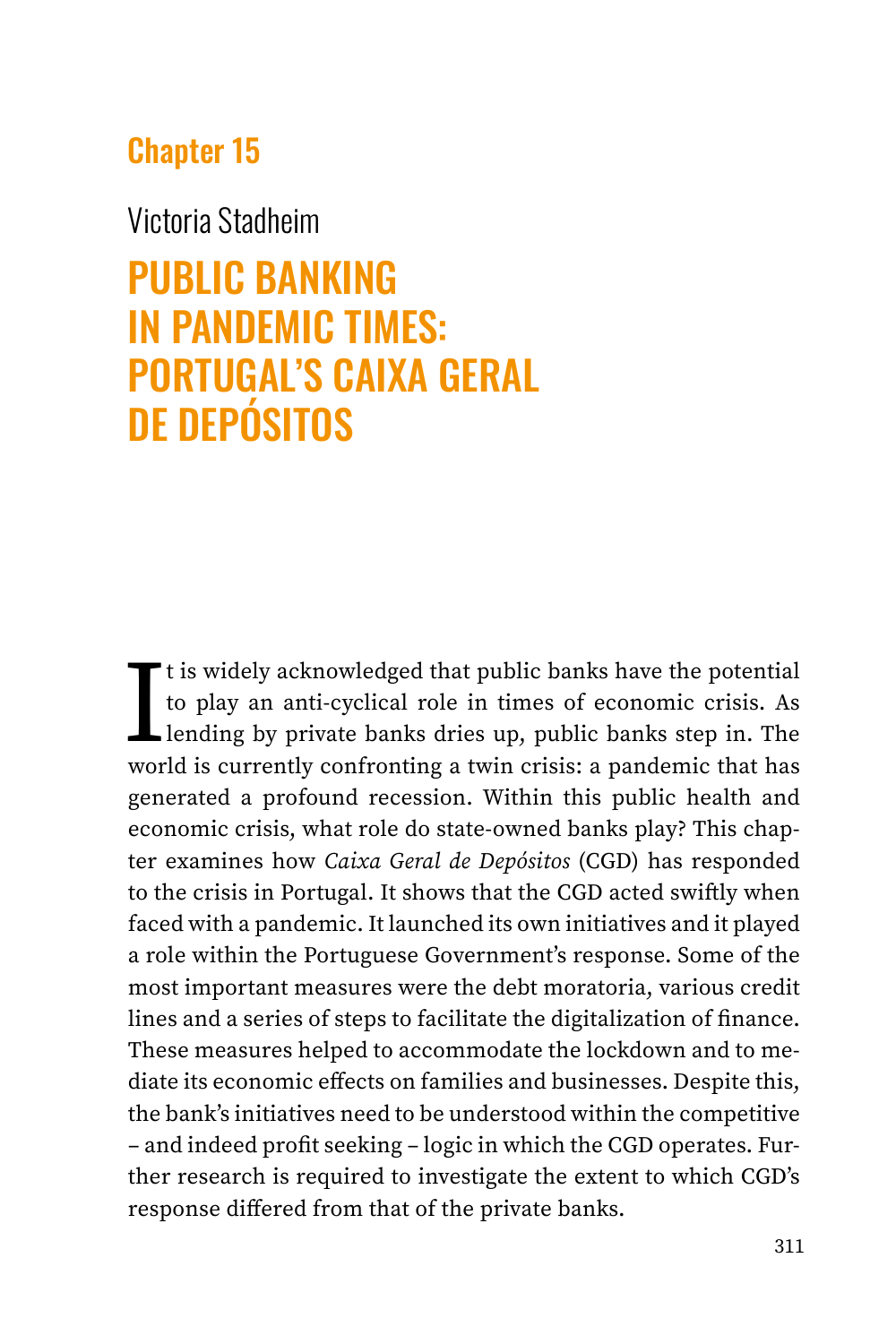#### INTRODUCTION

Portugal has a brief but relatively recent history of a large state presence in the banking sector. Almost the entire financial system was nationalized in the mid-1970s, but by the mid-1990s, most of it had returned to private ownership (Antão et al. 2009, 432; Rosa 2014, 180). Bank ownership and control have played a central role in social and economic change in Portugal, whether of an authoritarian or socially progressive character. Today, the country's only remaining stateowned bank is *Caixa Geral de Depósitos* (hereafter referred to as CGD or Caixa), which is fully owned by the national government.

It is widely acknowledged that public banks have the potential to play an anti-cyclical role in times of economic crisis (Yeyati et al. 2007). As lending by private banks dries up, public banks step in. For example, the World Bank's *Global Survey of Development Banks* highlights that most development banks in Latin America, Africa, Asia and Europe scaled up their lending at a time when private banks held back in the period between 2007 and 2009 (Luna-Martínez and Vicente 2012). The world is currently facing a pandemic that has generated a profound recession. As states around the globe sought to contain the virus, lockdowns and workplace closures led to violent interruptions in capital accumulation.

The lockdowns and social distancing measures worldwide have had a huge impact on work and production. In April 2020, full or partial lockdowns affected 81% of the world's workforce (ILO 2020, 1). As workers were prevented from going to work, production plummeted, and as people were subject to compulsory or voluntary social distancing, demand collapsed too. Millions have been thrown into unemployment, and according to the International Labour Organization (ILO) (2020), "nearly half of global workforce [is] at risk of losing livelihoods". The Organisation for Economic Co-operation and Development (OECD) (2020, p.8) warns that, "By the end of 2021, the loss of income exceeds that of any previous recession over the last 100 years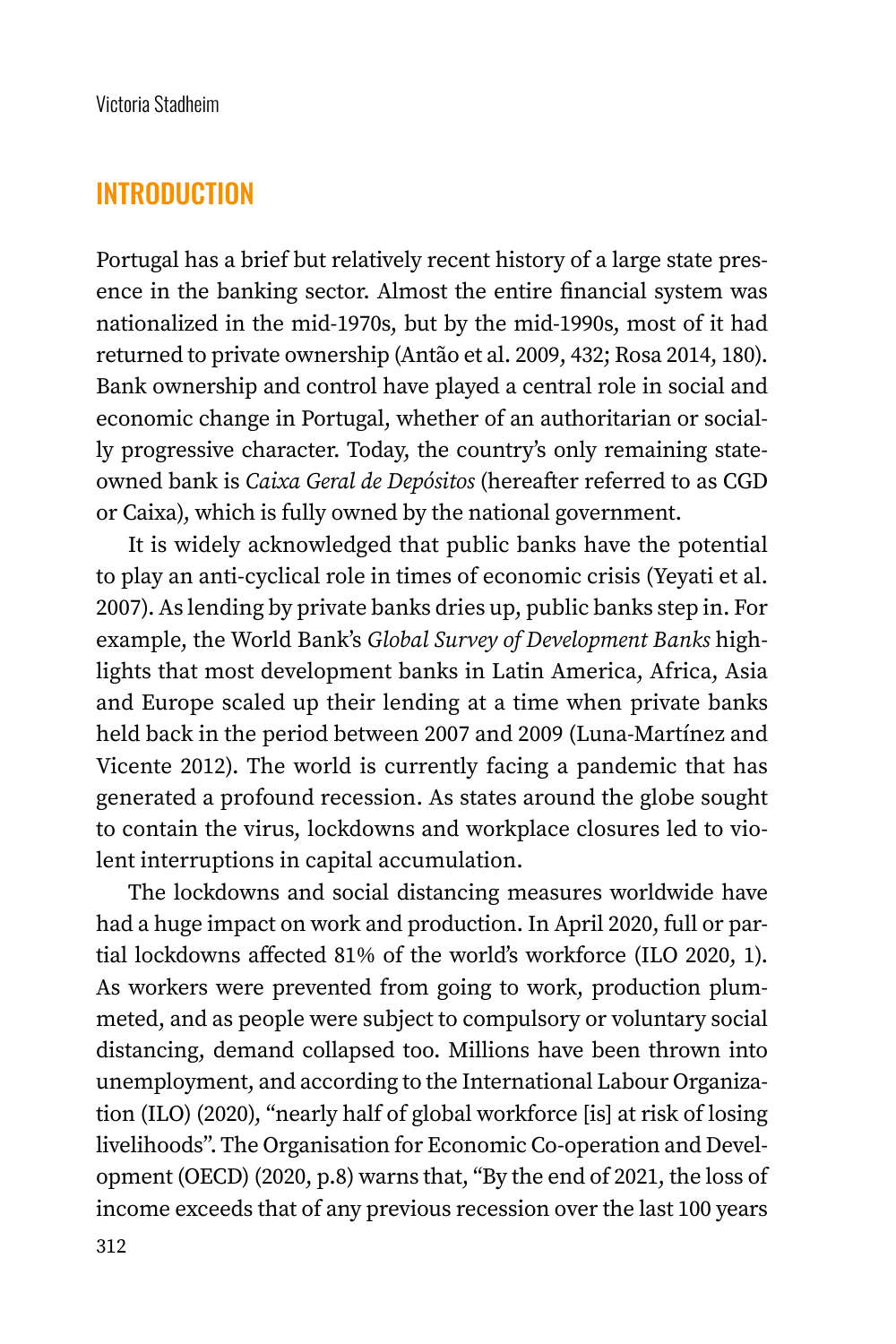outside wartime, with dire and long-lasting consequences for people, firms and governments".

Within this public health and economic crisis, what role do stateowned banks play? This chapter examines the CGD's response to the pandemic crisis in Portugal. It is still early in the crisis, however, so the analysis is necessarily a preliminary note that addresses some of the bank's measures.

The chapter is structured as follows. The first section gives an overview of public banking in Portugal. The second provides historical background of the CGD. The third section gives an overview of the manifestations of the pandemic in Portugal and outlines some of the Government's measures to contain the virus and counter the recession. The fourth section situates the CGD within the Government's response and outlines some of the bank's own initiatives.

#### PUBLIC BANKING IN PORTUGAL

After a military coup in 1926, *Estado Novo* was formally established by the Constitution of 1933: an authoritarian regime based on corporatism, nationalism, fascism and a revival of colonialism (Chilcote 2010, 78). During this period, a monopolistic/duopolistic national bourgeoisie controlled the bulk of finance and industry. This part of the bourgeoisie was dominated by seven capitalist groups (Costa et al. 2010; Rosa 2014). Some started in industry and expanded into finance ("industrial business groups"), and others did the reverse ("bank-centred business groups") (Ferreira da Silva et al. 2015). Through these owners, finance and industry were connected.

Portuguese colonialism was at the heart of the *Estado Novo* dictatorship. A new phase of imperialism had started in the 1890s, and after its decline in the 1920s, it was restored by the Colonial Act, which was included in the 1933 Constitution (Lains 1998,466-467, 485). Several of the economic groups replicated their diversification process from Portugal when establishing economic activities in the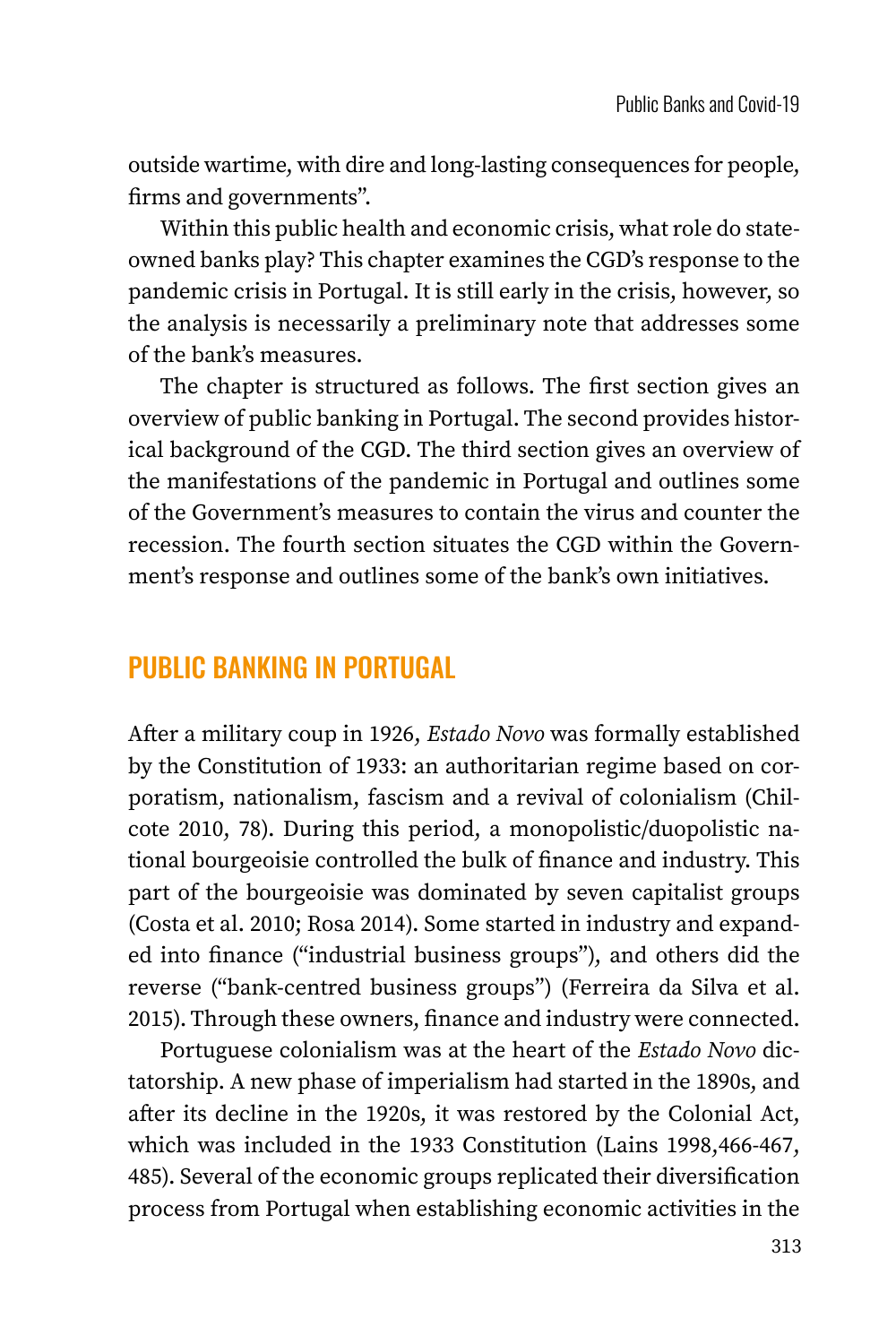colonies (Ferreira da Silva et al. 2015).

The 1974, the Carnation Revolution brought an end to the dictatorship. It began as a peaceful coup-d'état by the Movement of the Armed Forces (MFA) on April 25 of that year. Initially, there was no plan for a transition to socialism. The objectives were to achieve democracy and to end the colonial wars. The situation soon polarized, however, and the revolutionary demands radicalized. A failed coup was attempted in March 1975 but failed. This led to the appointment of the Revolutionary Council, which called for "bold measures against the capitalist elite that control finance and much of industry" (Norohna 2013, 1). Within three days, the entire banking system was nationalized, except for credit unions and those that were foreign owed. This happened with the help of delegates from bank workers' trade unions, who had pushed for nationalization and occupied banks (Noronha 2013, 1; Rosa 2014, 180). This step was justified with reference to social and economic policies. In the words of the Revolutionary Council's Decree-Law 132-A/75, the banking system was to be converted into a "fundamental lever of command over the economy in order to create growth and employment". During this brief historical period, credit allocation was coordinated by the Bank of Portugal, with the bank workers' unions playing a role in this process (Noronha 2013).

The Constitution of 1976 stated that "all the nationalisations put into effect after 25 April 1974 are irreversible conquests of the working classes". However, in the 1980s, several constitutional revisions opened the door to the re-privatization of banking and insurance. In 1988, state-owned enterprises (SOEs) could be transformed into joint stock companies with up to 49% private capital. In 1989, a constitutional revision allowed SOEs to be fully privatized, except in certain sectors. The stated objectives were to enhance firms' competitiveness, to reduce the role of the state in the economy, to reduce the public debt and to strengthen the entrepreneurial capacity (Rosa 2014, 184-186). In the words of Miguel Cadilhe, who was Minister of Finance 1985-1990, "The objective is to strengthen and pro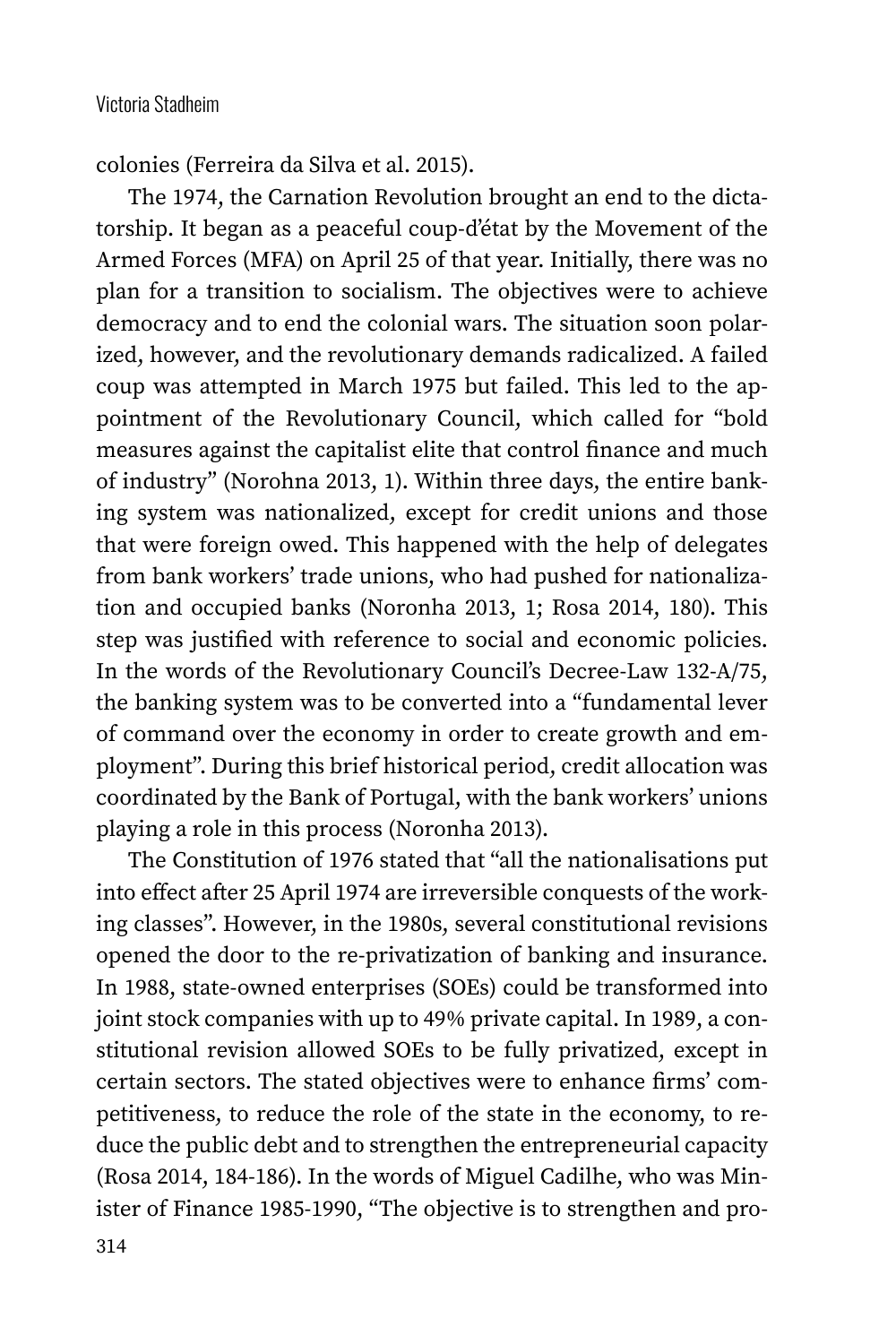mote the Portuguese entrepreneurial class through privatisation" (Mortágua and Costa 2015, 7).

The speed at which the Portuguese banking system was privatized was remarkable (Antão et al. 2009, 432). In the words of Pinho (1997, 6) "the 1985-1995 period witnessed an impressive change in ownership structure as a result of the creation of new private-owned Portuguese banks, the entry of many reputable foreign institutions but, most importantly, as a result of privatisations". The constitutional revisions of the 1980s also gave rise to what Rodrigues and Reis (2012, 196) call "the most intense cycle of privatization in the EU". During those years Portugal's revenue from privatization was equivalent to 23% of Gross Domestic Product (GDP) in 2000 prices. This was twice as much as other "big privatisers" like the UK (Rodrigues and Reis 2012, 196). The transfer to private ownership first focused on the financial sector, but then spread to other sectors (Baer and Nogueira Leite 2003, 749). Most of banking was privatized in the beginning of the 1990s, and the process was largely completed by 1995. As this transition progressed, the market share of banks under public ownership decreased from 74% to 24% between 1990 and 1996, and remained stable thereafter (Antão et al. 2009, 432).

# CAIXA GERAL DE DEPÓSITOS

The CGD has been state owned since its foundation in 1876 and remains 100% so (Antão et al. 2009, 432; CGD 2019, 331; DBRS 2020). It was modelled on the *French Caisse Générale des Dépôts et Consignations* and its initial purpose was to mobilize private savings. It also collected fiscal and administrative deposits required by law. Soon after its creation, the CGD came to dominate the Portuguese banking system. Between the 1890s and World War One, it was by far the largest institution as far as deposits are concerned. In contrast to a specialized banking system, the CGD served as a development bank for industry, agriculture and civil construction. It also played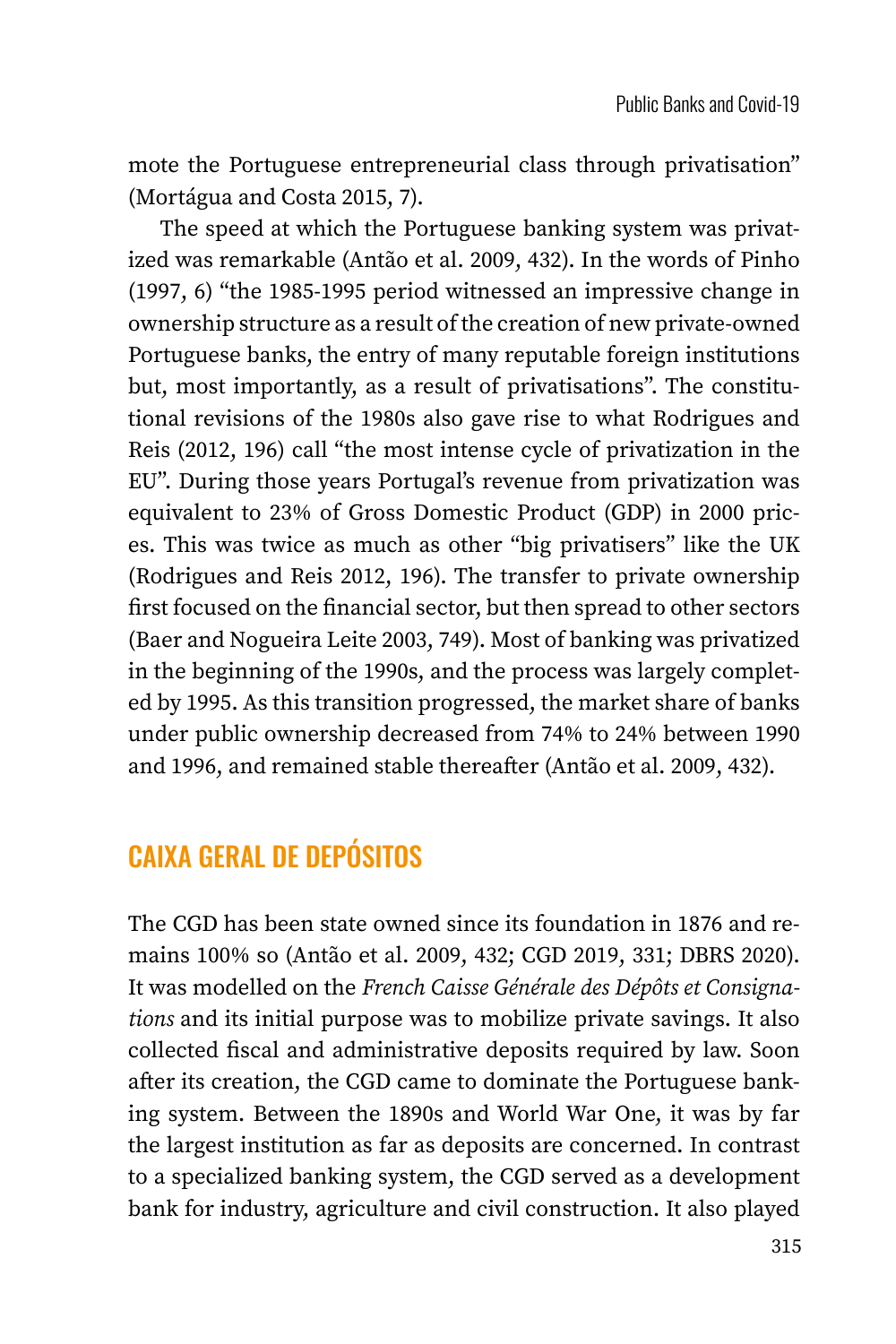an important role vis-à-vis activities in the colonies. Until the late 1920s, in a context of budget deficits, an important function was to finance public expenditure through purchases of public debt (CGD; Reis 1997, 255-268).

In 1929, 90% of the CGD's deposits went towards financing the public sector's needs, but a series of reforms soon transformed its role. António de Oliveira Salazar, who at the time was a Minister of Finance, played a central role in this transition. As a dictator and Prime Minister (1932-1968), he was committed to budgetary discipline and austerity, and the 1929 reforms sought to reverse the CGD's role in channelling resources into the public sector (CGD; Reis 1997). These reforms also restructured the bank and changed its name to *Caixa Geral de Depósitos, Crédito e Previdência*, which administered two autonomous institutions: *Caixa Nacional de Crédito*  (CNC) and *Caixa Nacional de Previdência* (CNP). The CNC was responsible for credit for industry and agriculture whilst the CNP covered a range of social security schemes for public sector employees (CGD; Reis 1997, 255-268). The CGD continued to be an important economic instrument through which the *Estado Novo* regime promoted the "national interest" (Reis 1997, 255-268). In Salazar's view, "the reconstruction of the country [could] not be achieved without a strong credit structure – in the metropole and in the colonies" (Salazar 1930, quoted in Reis 1997, 261).

At the end of the dictatorship, the *Lei Orgânica* changed the CGD's legal framework. So far, it had been subject to the same rules as the public administration, but it was now transformed into a public enterprise. Its management came to comply with guidelines for business management. This made it increasingly aligned with other financial institutions (CGD). During the Revolution, following the nationalizations provoked by the coup attempt in March 1975, CGD became part of "Groupo Estado", along with other banks and companies that were now under state ownership (Rosa 2014, 180- 182). In 1993, the CGD's governance once again changed. It became a joint stock company with the state as an exclusive owner of its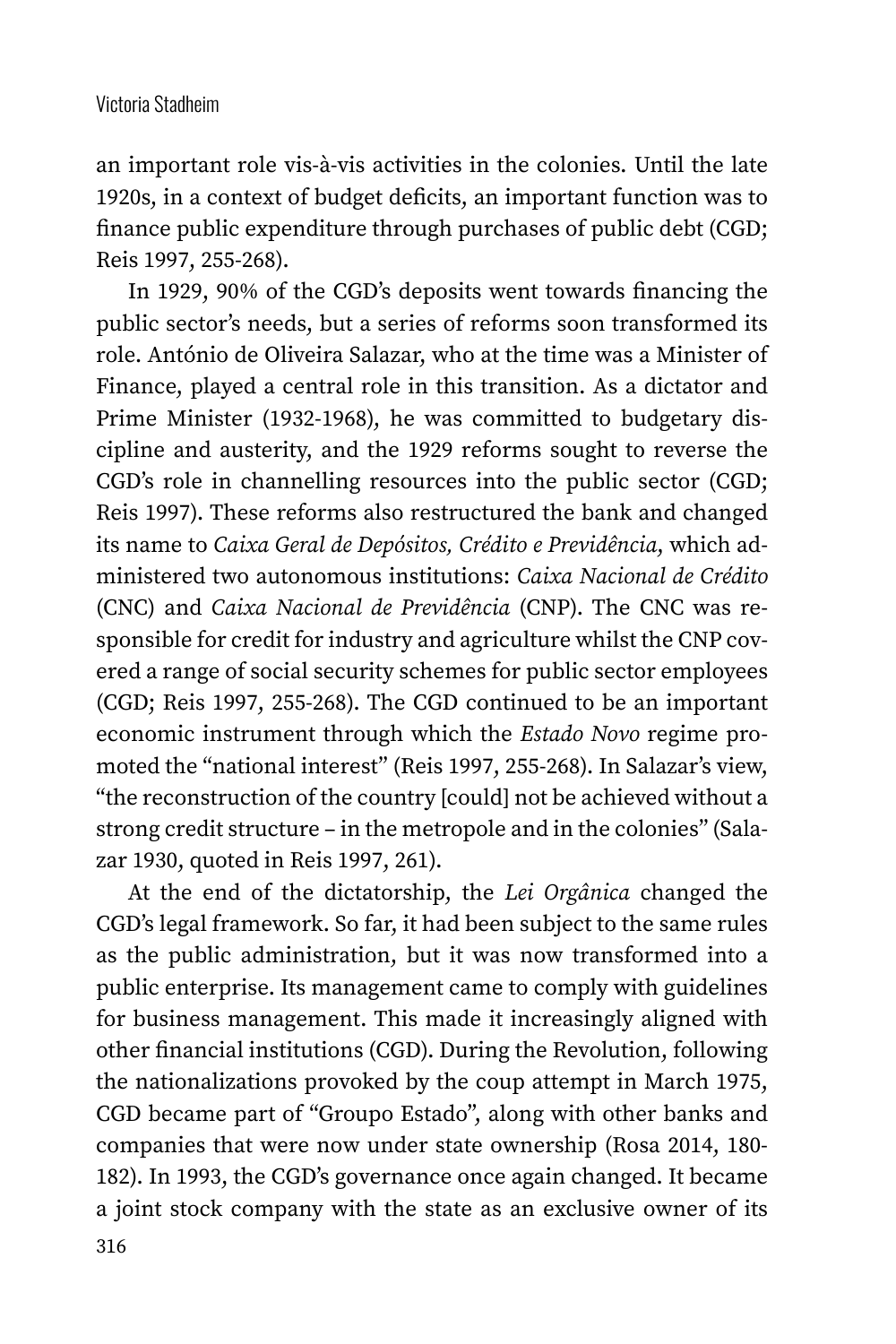shares (CGD). The CGD is currently a universal bank (CGD 2019, 370). It is the largest retail and commercial bank in Portugal, and it is part of the CGD Group, which comprises many financial institutions in Portugal and abroad. Some of these include *Caixa Gestão de Ativos*, SGFI, CGD *Pensões Caixa Banco de Investimento*, *Caixa Capital* and *Caixa Imobiliário*, The CGD is a leader in several markets and has a 29% market share of individual deposits (CGD 2019, 6, 16; DBRS 2020). It is a profit-seeking institution and, in 2019, its profits amounted to  $\epsilon$ 776 million – 57% higher than the 2018 level. This was the first time in nine years that it was able to pay dividends to its shareholder, the state, which received  $\epsilon$ 200 million that year (CGD 2019, 8; O Minho 2020).

Like private banks, CGD is subject to external assessments by credit rating agencies. In 2019, several of these improved their assessment of the bank. DBRS upgraded it by one notch, to BBB, whereas Fitch changed it from BB to BB+ (CGD 2019, 6; O Minho 2020). The CGD Group is highly internationalized and has a presence in France and in Portugal's former colonies. Among the institutions that are fully or partly owned by the CGD Group are *Banco Caixa Geral* (Brazil), *Banco Nacional Ultramarino* (Macao), *Banco Comercial do Atlântico* (Cape Verde) and *Banco Caixa Geral* (Angola) (CGD 2019, 16).

In the context of the 2008-09 financial crisis, the CGD played a role in state interventions in finance. It was instrumental in the rescue operation that saved the private bank *Banco Português de Negócios* (BPN). The BPN's nationalization in 2008 was one of ten bank nationalizations in Europe that year (Assembleia da República 2009, 214). Despite a small market share, it was justified on the grounds of "systemic risk". The BPN was integrated into CGD, which administered it during its time under public ownership (Moura e Silva 2013, 130; Torres 2009, 61). It remained under state ownership between November 2008 and March 2012. The "toxic assets" of the BPN were separated out and placed under public ownership (Cabral 2015; Assembleia da República 2012; Mortágua 2015). The healthy part of the bank, on the other hand, which was later given the nickname "BPN bom" was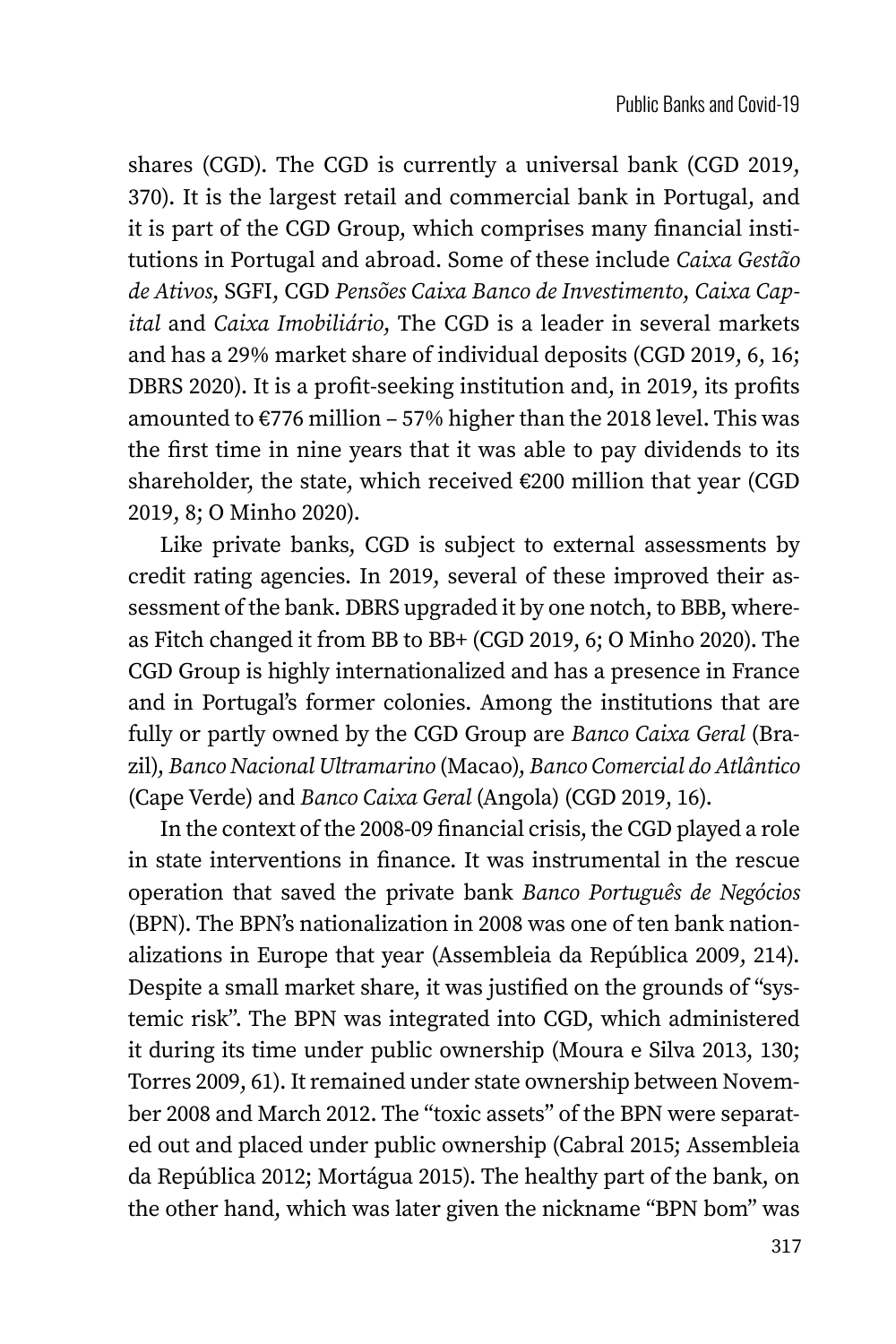privatized and purchased by Banco BIC, with Angolan capital. Its privatization "on an accelerated schedule" was part of the structural adjustment programme that Portugal underwent in the context of the crisis in the Eurozone (IMF 2011, 8).

Over the last decade, the CGD has been subject to restructuring. When Portuguese authorities were compelled to request a rescue package from the European Commission (EC), the International Monetary Fund (IMF) and the European Central Bank (ECB) in 2011, the creditors sought to include the CGD's privatization in the structural adjustment programme. However, this was averted (Cardoso 2016). Instead, the insurance arm of the CGD, *Caixa Seguros*, was among the state-owned enterprises that were listed for sale (IMF 2011, 45). This CGD has regularly been recapitalized, and this last happened in 2017-2018.

In the context of the last recapitalization, the CGD was required to implement a "strategic plan", which Portuguese authorities have drawn up with the European Commission (Cavaleiro and Vicente 2020; CGD 2019, 6). The restructuring plan (2017-2020) included a scaling down of international operations, a reduction in the number of branches, and a reduction in non-performing assets. In 2016, its ratio of non-performing loans was three times higher than the current level of 4.7% (CGD 2019, 6; DBRS 2020). It was compelled to sell its subsidiaries in Spain and South Africa in 2019 (Cavaleiro 2019; DBRS 2020; Fernandes 2019). As part of the strategic plan, CGD was also required to sell off *Banco Caixa Geral – Brazil* and reduce its ownership in banking in Cape Verde. However, this has been disrupted by the Covid-19 pandemic (Cavaleiro and Vicente 2020; CGD 2019, 7; DBRS 2020; Relvas 2020).

# THE COVID-19 PANDEMIC IN PORTUGAL

In the European context, Portugal fared quite well in the early stages of the Coronavirus pandemic. Portugal's initial 'success' is likely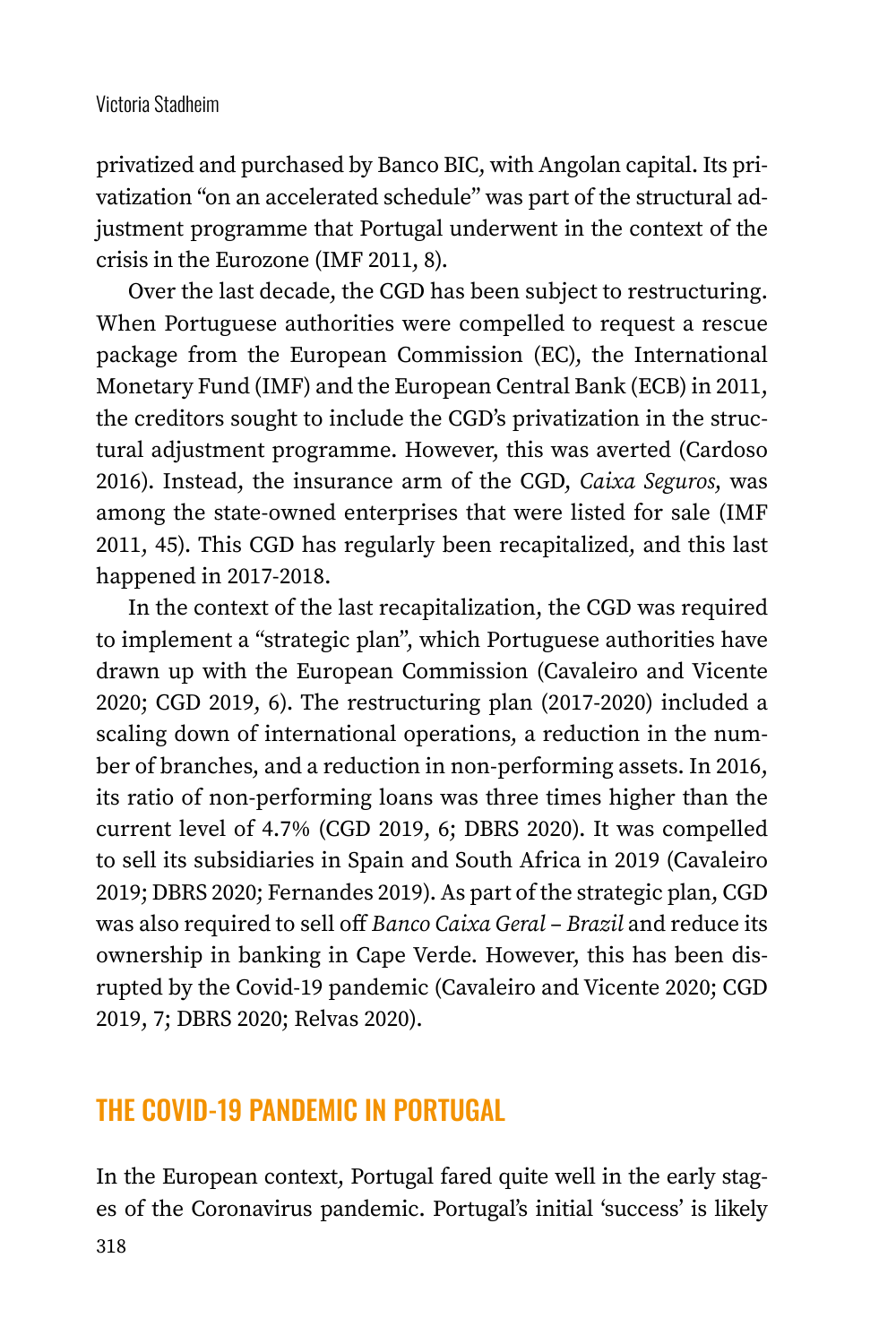to reflect resolute action at an early stage. The school system was closed on 16 March and a lockdown was imposed before any Covid-19 deaths had been recorded. Subsequently, the border with Spain was closed by mutual agreement and connections through air, river and rail were suspended. The country entered a state of emergency on 18 March, which lasted until early May (Jones 2020; Mamede et al 2020; Peixoto et al. 2020; Presidência 2020; Worldometers 2020).

Like elsewhere in Europe, the situation is getting worse, and total deaths now amount to 2,297 (as of late October 2020). The number of active cases was contained between the end of May and the end of August, but thereafter started to increase and, at the time of writing, is at its highest level so far. Deaths also started to creep up from the second half of September and Portugal entered a "state of calamity" in mid-October (Direção-Geral da Saúde 2020; Worldometers 2020).

Covid-19 and the measures to contain the virus brought profound disruptions to production and demand. Portugal is now in recession. In the first quarter of 2020, GDP contracted by 2.3% year-on-year and in the second quarter it shrunk by 16.5% (Ataíde 2020; European Commission 2020). Before the pandemic, the country had been in growth for six years, but industrial slowdown in Germany had already been a cause of concern (Ribeiro 2019; World Bank 2020). The *form* of Portugal's recovery from the previous crisis also came to shape the pandemic induced recession. In a Fast and Exceptional Enterprise Survey conducted by Statistics Portugal and the Bank of Portugal in mid-April, 80% of respondent enterprises reported a decrease in turnover resulting from the pandemic. The most frequently cited causes were the absence of clients and orders and the restrictions that accompanied the state of emergency (Instituto Nacional de Estatística 2020a). The hospitality sector was hard hit (European Commission 2020). By the end of April, almost 60% of firms in the accommodation and food sector had shut down temporarily (53.9%) or indefinitely (5.5%) (Mamede et al. 2020). Portugal's economic recovery from the previous crisis was in part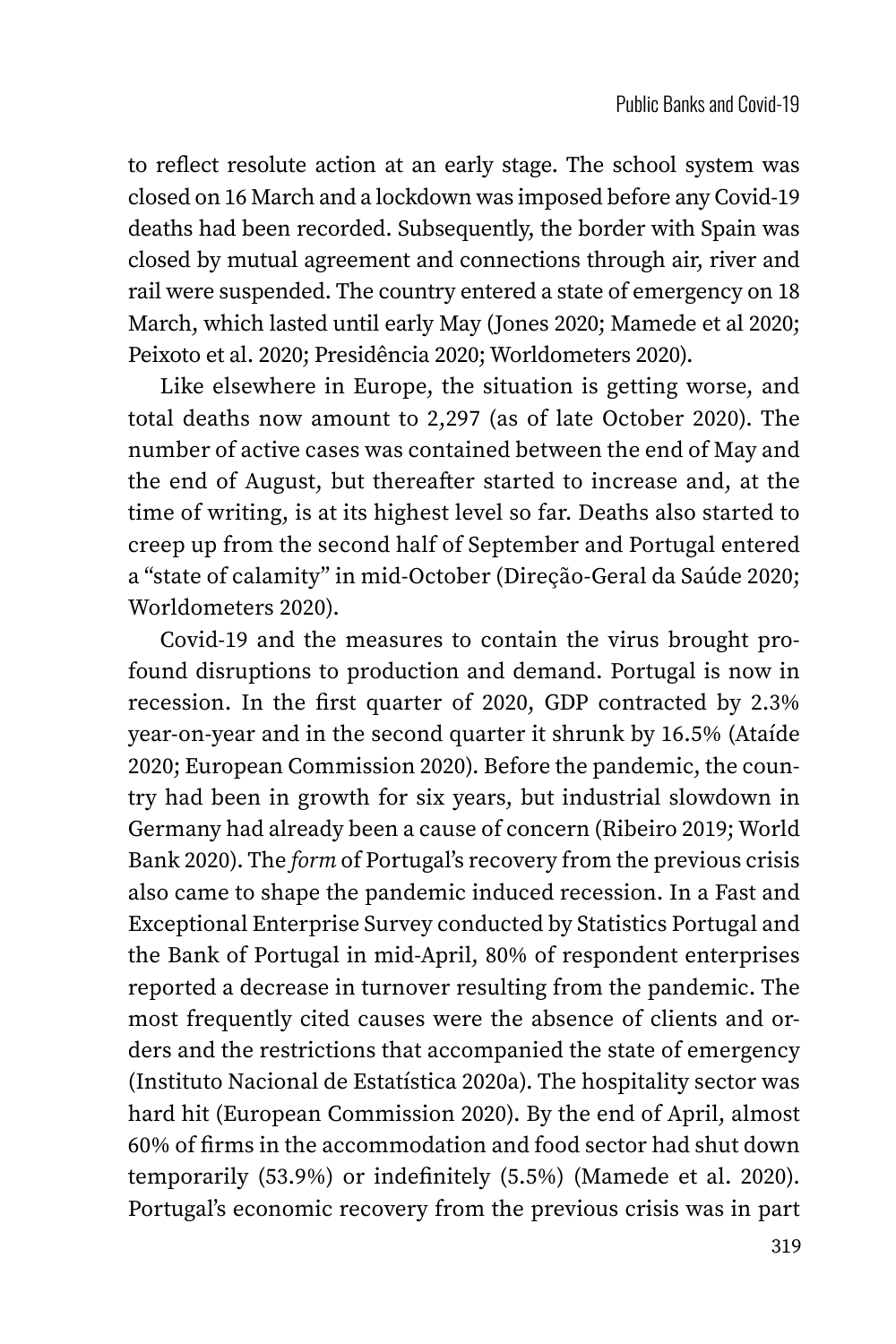driven by tourism, and this came to shape the economic effects of Covid-19. Tourism was the most severely affected sector, as visits plummeted by nearly 100% in April, compared with the previous year (European Commission 2020). Despite an easing of restrictions, tourism was practically in suspension also in May, when overnight stays by non-residents dropped by over 98% year-on-year (Instituto Nacional de Estatística 2020b). Faced with international travel restrictions and quarantines in other countries, much of the tourist season was lost.

To facilitate the lockdown and to counter the recession and its social impact, the Portuguese Government implemented a large anti-cyclical programme, much like other Western countries. These measures can be grouped into: 1) liquidity and access to credit; 2) employment retention and training; 3) extended social protection; and 4) taxation and social security contributions. Taxation measures included deferral of various taxes paid by companies and the self-employed in situations such as compulsory closure or a turnover loss of more than 20%. It also included reductions and deferral of social security contributions depending on firm size, sector and losses. A furlough scheme sought to retain jobs. This was conditional on avoiding dismissal of workers. The extension of social protection included cash benefits to pay for care of children or grandchildren to facilitate self-isolation; financial support for workers who cared for children due to school closure; automatic extension of unemployment benefits; and a new benefits scheme for informal workers with no prior history of paying social contributions (Mamede et al. 2020, 18-19).

A whole series of credit and debt related measures were launched. These targeted companies as well as individuals. A  $€13$ billion scheme approved by the European Commission financed grants and state guarantees on loans to for investments and capital needs. This included a €6.2 billion credit line with state guarantees channelled through the banking system. It was oriented towards industry (€4.5 billion), tourism (€900 million), restaurants (€600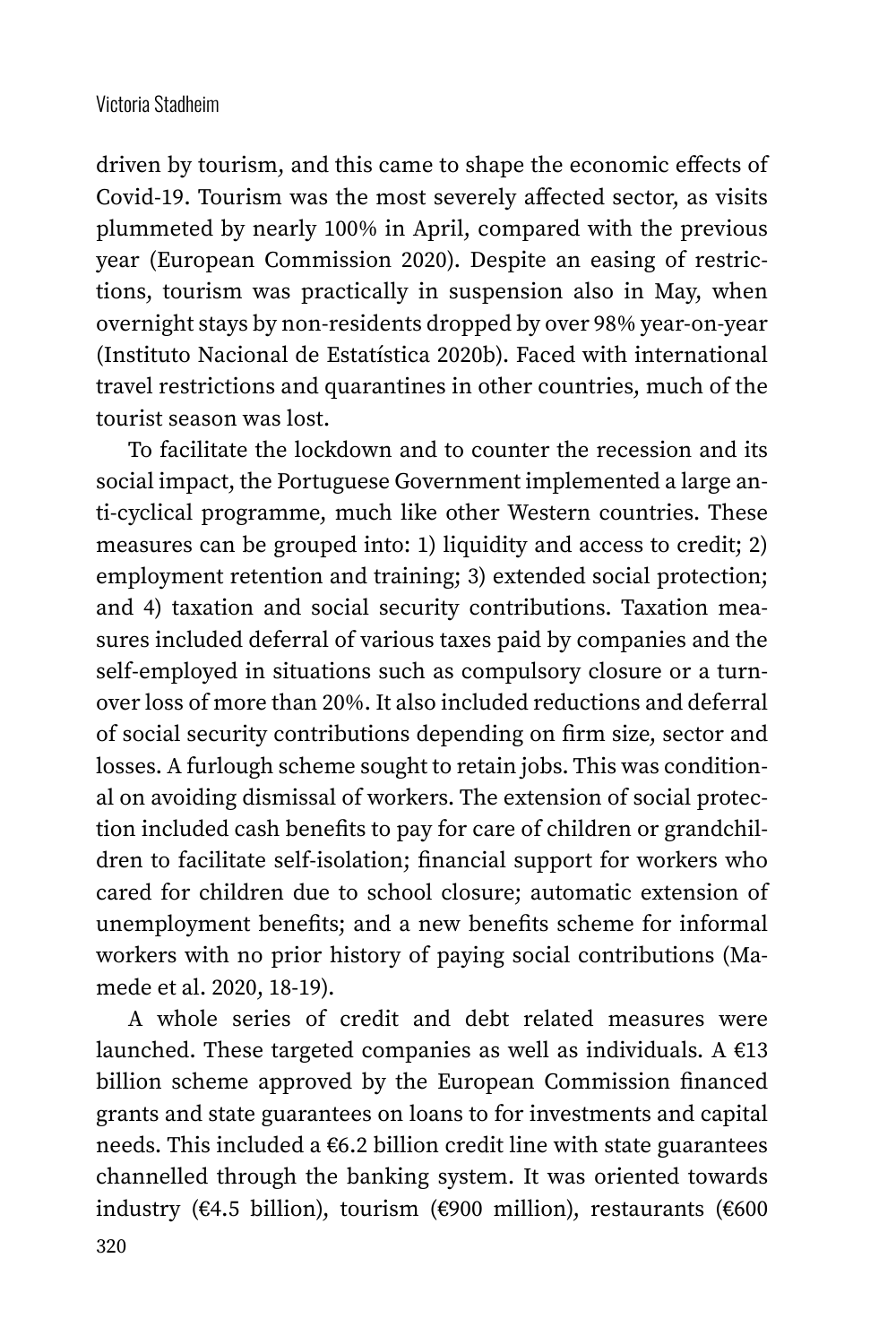million) and travel agencies (€200 million). A €400 million credit line was oriented towards the companies that were most severely hit by the pandemic and another credit line was directed towards micro-enterprises in tourism (€60 million). Subsidized credits were offered to operators in the fishing and aquaculture sector  $(\epsilon 20 \text{ mil}$ lion) and a €25 million support package targeted start-ups and social innovation (Mamede et al. 2020, 18). A debt moratorium was among the "exceptional" measures to protect families and companies' access to credit. The moratorium, which was passed through Decree-Law no. 10-J/2020, was the result of a close collaboration between *Banco de Portugal* and the banking system. It allowed the suspension of debt and mortgage repayments and included the principal and interest. The scheme required that the mortgage financed their permanent home. It was initially for a period of six months, until 30 September 2020, but was subsequently extended until September 2021 (Bank of Portugal 2020a).

During the state of emergency and thereafter, there was a ban on terminating rental contracts due to delayed rent caused by income loss (Governo de Portugal 2020). Cancellation of essential services such as water, electricity, gas and electronic communication was also banned during this period (Diário da República 2020). In other words, individuals and families were protected against evictions and from having essential services cut off. The banking system played an important role in operationalizing many of the above measures.

# CAIXA GERAL DE DEPÓSITOS AND COVID-19

The World Health Organization (WHO) declared that Covid-19 was an international pandemic and a public health emergency on March 11, 2020. Two days later, the CGD communicated its commitment to support Government policies through a credit line (CGD 2020a). Subsequently, it launched a broader set of initiatives. It stated that, "without compromising measures that are being approved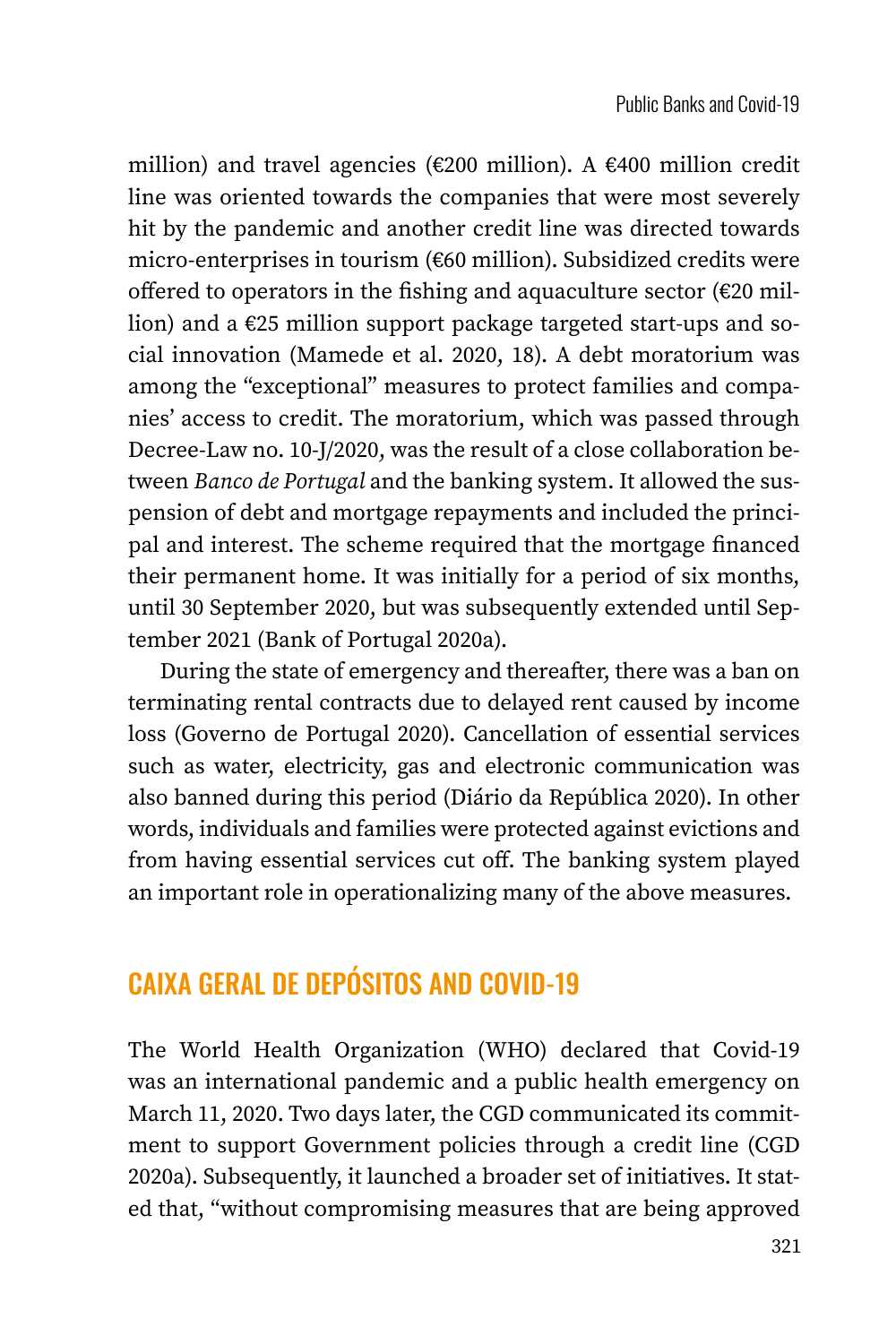by national and European authorities, CGD has decided to implement a series of measures that … will be carried out at the request of its customers" (CGD 2020b). This was immediately after Portugal entered a state of emergency. In the context of the pandemic, it was decided that the CGD would not transfer dividends to its only shareholder – the state in 2020. The Vice-Chair and Executive Officer abstained from bonuses.

Many of CGD's actions towards individuals and firms can be broadly divided into three categories: 1) debt moratoria and a flexible stance towards debt repayment; 2) credit lines; and 3) digitalization of finance and measures to support financial transactions that reduced the risk of Covid-19 transmission. These were the CGD's initiatives, but they were in line with legislation that was about to come through.

Concerning credit lines, CGD announced that "as part of the state package to support companies to minimise the impact of the new coronavirus on the economy" it would make a new credit line available for enterprises. On March 13, a total of €200 million was reserved for micro-enterprises, small enterprises and medium-sized firms. The credit line was supported by state guarantees. The rationale was to offer support and to accommodate "abrupt reduction in demand in many sectors of economic activity" (CGD 2020a). Subsequently, new measures were introduced and CGD announced that it would "keep in operation, with great simplification of processes and speed of decisions, all the financing lines that CGD has, satisfying the needs of customers in time and capacity". Additionally, it would reinforce existing credit lines, and create new ones to assist companies with the acquisition of IT and telecommunications to facilitate teleworking (CGD 2020b). In April, the CGD launched a new €400 million credit line exclusively for microenterprises (TVi24 2020). These constitute the vast majority of Portuguese firms. Currently, the credit line *Linha de Apoio à Economia Covid-19* offers loans with six years maturity for up to €50,000 for microenterprises and €250,000 for small firms. The conditions include not having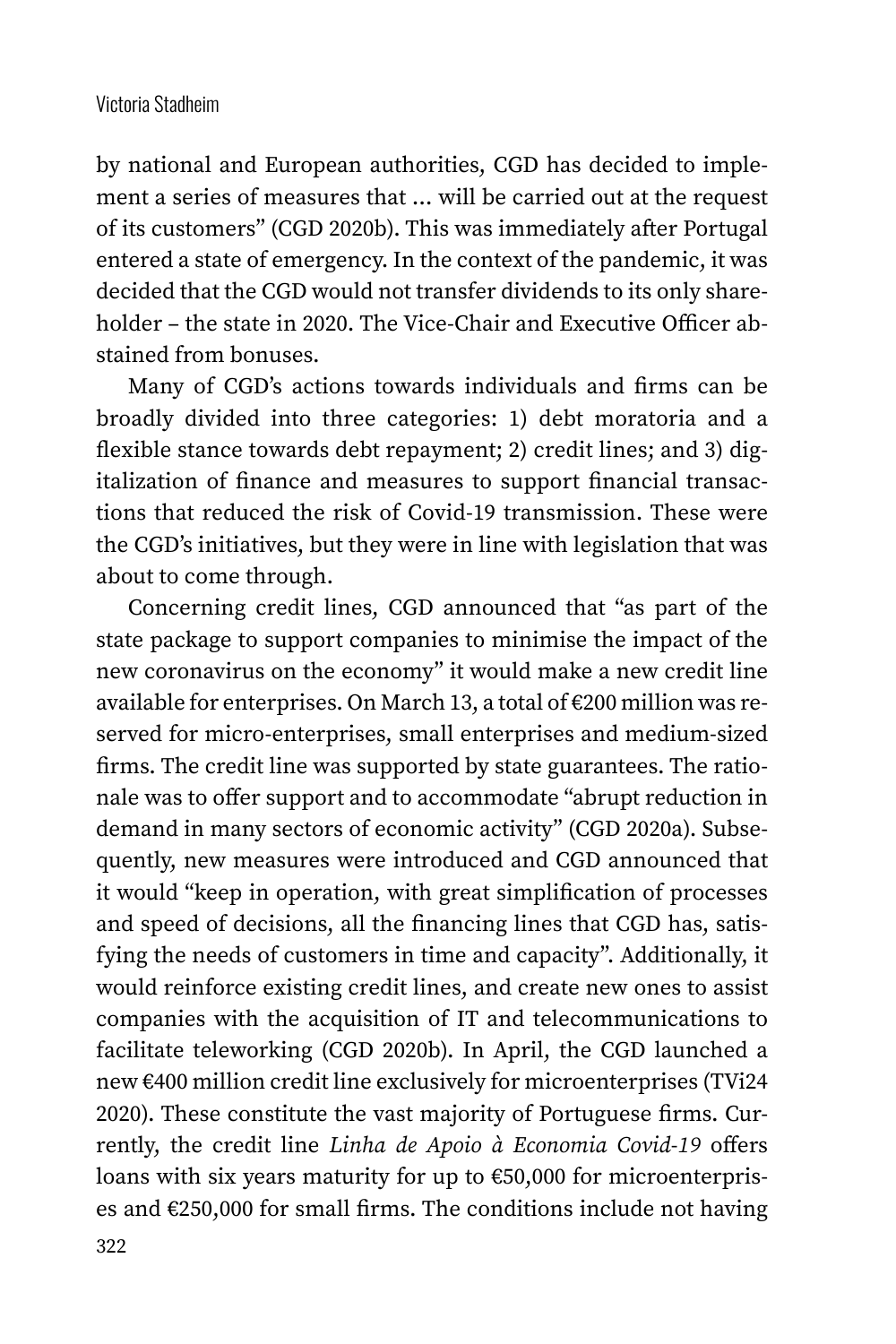been in difficulty before December 31, 2019, having seen a drop in business volume of more than 40% and committing to maintaining permanent jobs until the end of 2020 (CGD 2020c). Another credit line with state guarantees − *Linha de Apoio ao Setor Social COVID-19*  − is available for companies and charities in the area of social assistance and solidarity (CGD 2020d).

A second set of measures concerned debt moratoria and a flexibilization of debt repayment vis-à-vis companies and individuals. On the day Portugal entered a state of emergency, the Government held a press conference where the Minister of Finance, Mário Centeno, outlined the "possibility of constituting a moratorium on capital and interest". The details were yet to be decided. At the time, it was not mentioned that this would also cover families, but this was later included (Melo 2020). The CGD immediately announced the introduction of initiatives along these lines. Vis-à-vis companies, the CGD accepted readjusted monthly debt repayments for a period of up to six months. Additionally, companies in the tourist sector were offered an extension of up to five years on the maturity of any debts. For individual customers with mortgages or personal credit, CGD would consider the suspension of capital repayments for a period of up to six months (CGD 2020b). When the Decree Law that outlined the moratorium came into force, CGD was legally required to offer moratoriums on capital and interests to its customers. In CGD's own assessment (2020e, 7), it was "quick to react in making prompt adjustments" to the legislative changes. Additionally, CGD has a private moratorium. This compliments the legally required moratorium. It covers mortgage debt and personal credit that is not included in the Government's moratorium. There are several private moratoria in Portugal, and these have been designed in the context of guidelines provided by the European Banking Authority. The CGD offers the one that is promoted by the Portuguese Banking Association (APB). Private banks also offer private moratoria (Bank of Portugal 2020b, 84-85; CGD 2020f). Furthermore, *Caixa* was proactive in signalling its willingness to extend the moratoria beyond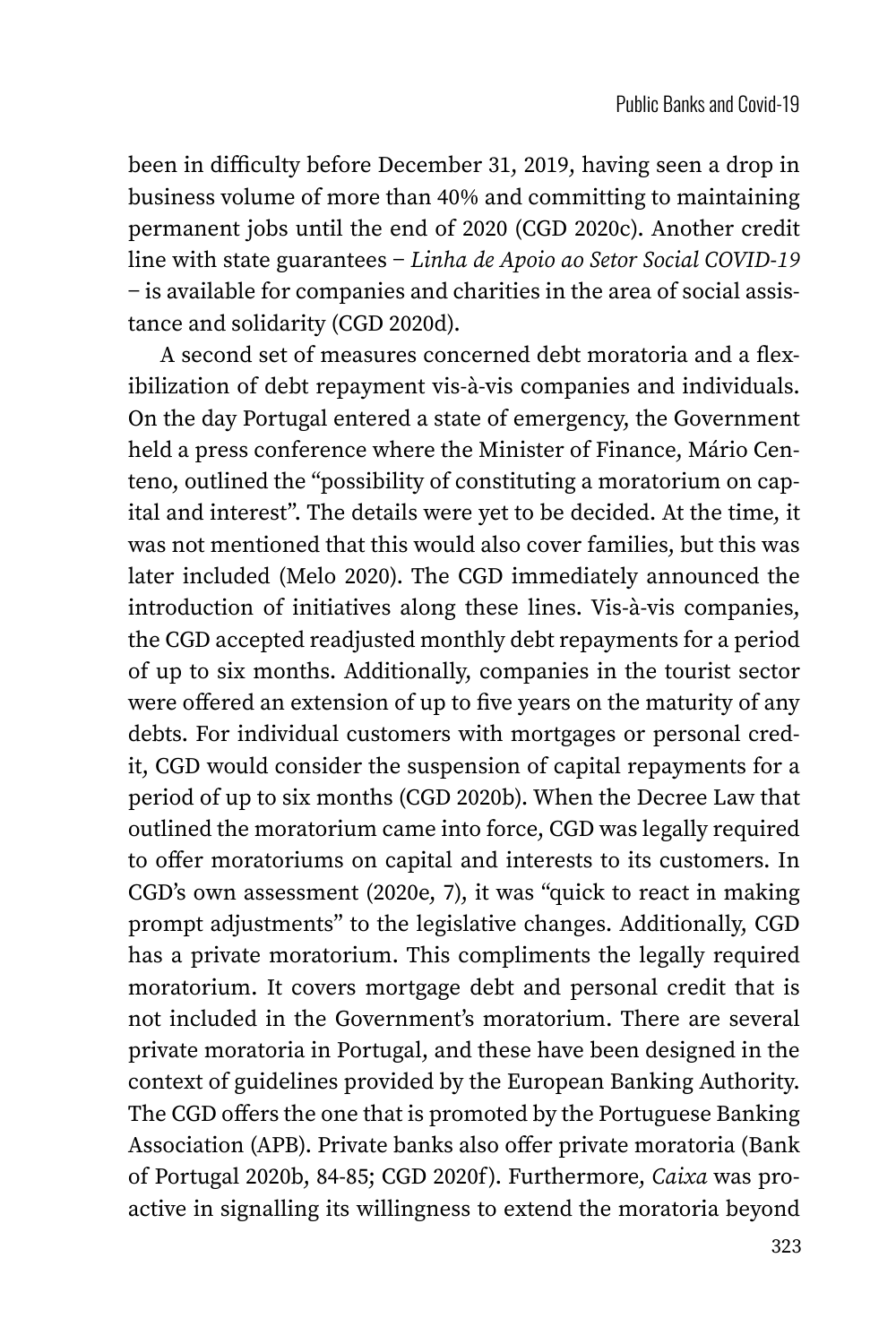the initial six months covered by the Decree-Law (O Minho 2020). By July 28, the CGD had approved 48,326 moratoriums: 36,604 to individuals (€3,063 million) and 12,222 to companies (€3,919 million) amounting to €6,982 million (Sapo 2020).

A last set of measures concerned a digitalization of finance and of support of socially distant financial transactions. *Caixa* waived small merchants' fees for Automatic Payment terminals with bills below €7,500 per month. To facilitate payment by card rather than cash, it would maintain the practice of not changing the fixed component of the merchant service charge for transactions with a small value. Individual account holders would benefit from free transfers through digital channels during the "crisis period". For account holders without a debit card, Caixa would waive the debit card fee for the first year. Finally, the CGD stressed its commitment to protect the most vulnerable groups, through an exemption from commissions for customers with an income of up to 1.5 times the minimum wage and young people up to the age of 26 (CGD 2020b).

The bank evaluates its digital efforts successfully and highlights that the number of digital customers in the domestic market increased to 1.76 million (CGD 2020). According to the bank's own evaluation, "the Covid-19 pandemic enabled CGD to consolidate its leading position as the digital bank of Portuguese citizens, in its almost immediate provision of distance solutions designed to facilitate access to the bank and maintain customer proximity" (CGD 2020e, 8). This points towards a simultaneous digitalization of finance and a support of transactions that reduce the risk of Covid-19 transmission.

### **CONCLUSION**

On the eve of the pandemic, the CGD wrote that "2020 is likely to be an especially complex year owing to the, as yet, uncertain impact of Covid-19" and that "the progress achieved over the last few years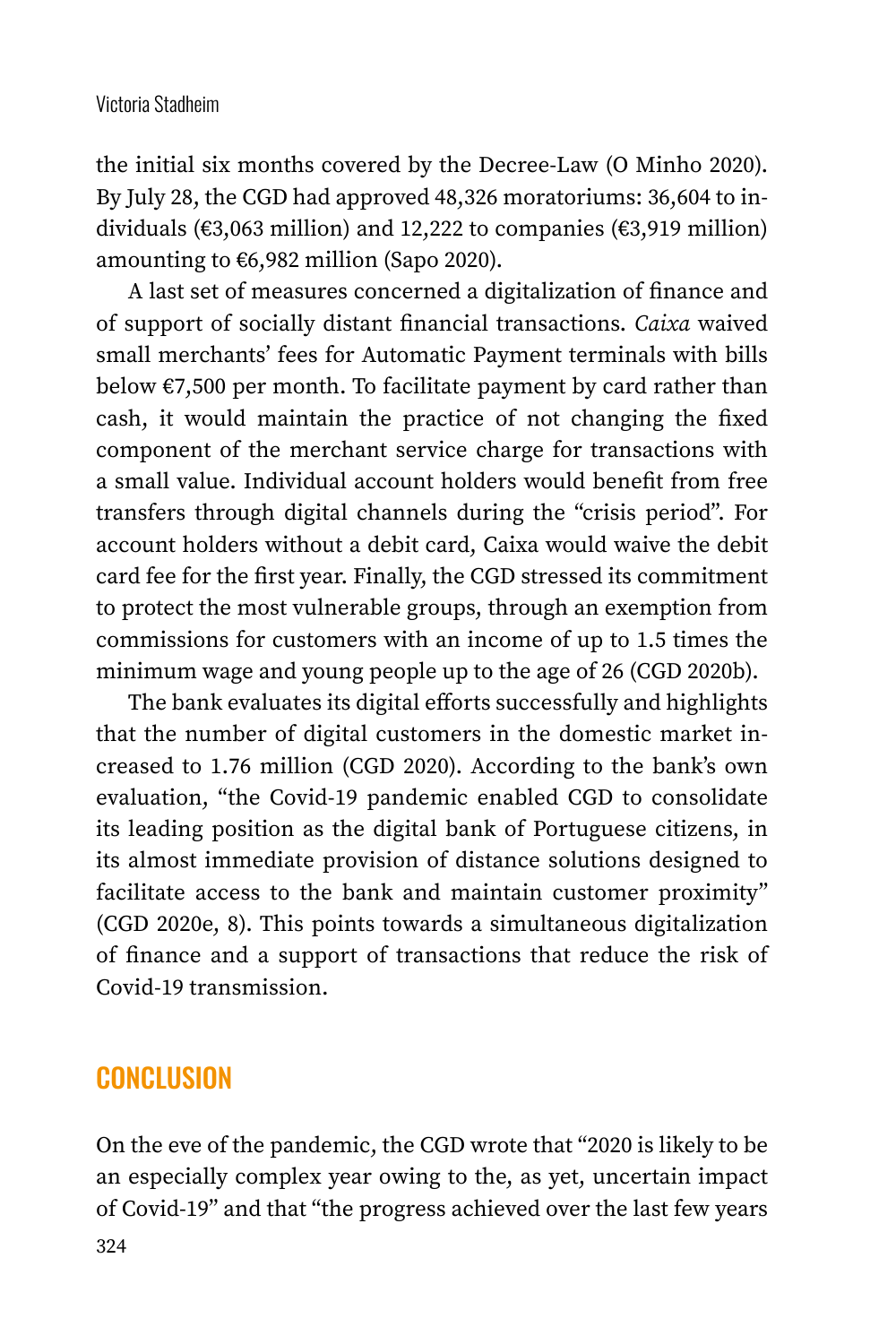enables us to claim that Caixa is currently ready and in a position to make an important contribution to minimising the pandemic's effects on economic actors and Portuguese society, as has been the case on several occasions over its 144 years of existence" (CGD 2019, 7). There is no doubt that the CGD's response to the Covid-19 pandemic has played a role within the Government's public health management and its anti-cyclical programme. Along with the rest of the banking system, the CGD was legally required to provide "exceptional" support to companies and firms. In relieving families of their immediate debt obligations, it facilitated the lockdown and mediated the social impacts of income loss. The CGD also acted proactively. It passed measures before they were required by law and signalled its commitment to extending the moratoria.

However, some of these measures should be understood within the market imperatives and the regulative framework within which the public bank operates. While the moratorium is socially inclusive, it is also a financial stability measure. Defaults on debt represented a major risk, and the moratoria protected creditors as much as obligors. For the banks, it was important that these were not classified as "non-performing loans" within the European framework. This was the case for the CGD and for private banks. The moratoria flexibilized debtors' contractual obligations vis-à-vis creditors and it simultaneously helped the banks to avoid a large amount of non-performing loans in their portfolio (Bank of Portugal 2020, 83-85; Melo 2020). This may explain why *Caixa*, as well as the private banks, implemented private debt moratoria. Various associations including *Associação Portuguesa de Bancos*, *Associação de Instituições de Crédito Especializado* and *Associação Portuguesa de Leasing, Factoring e Renting* promoted these (Bank of Portugal 2020, 83-85).

Finally, it should be pointed out that some of the GCD's initiatives that concerned a digitalization of finance and of support of socially distant financial transactions were compatible with the bank's identity as a profit-seeking public bank. The bank positively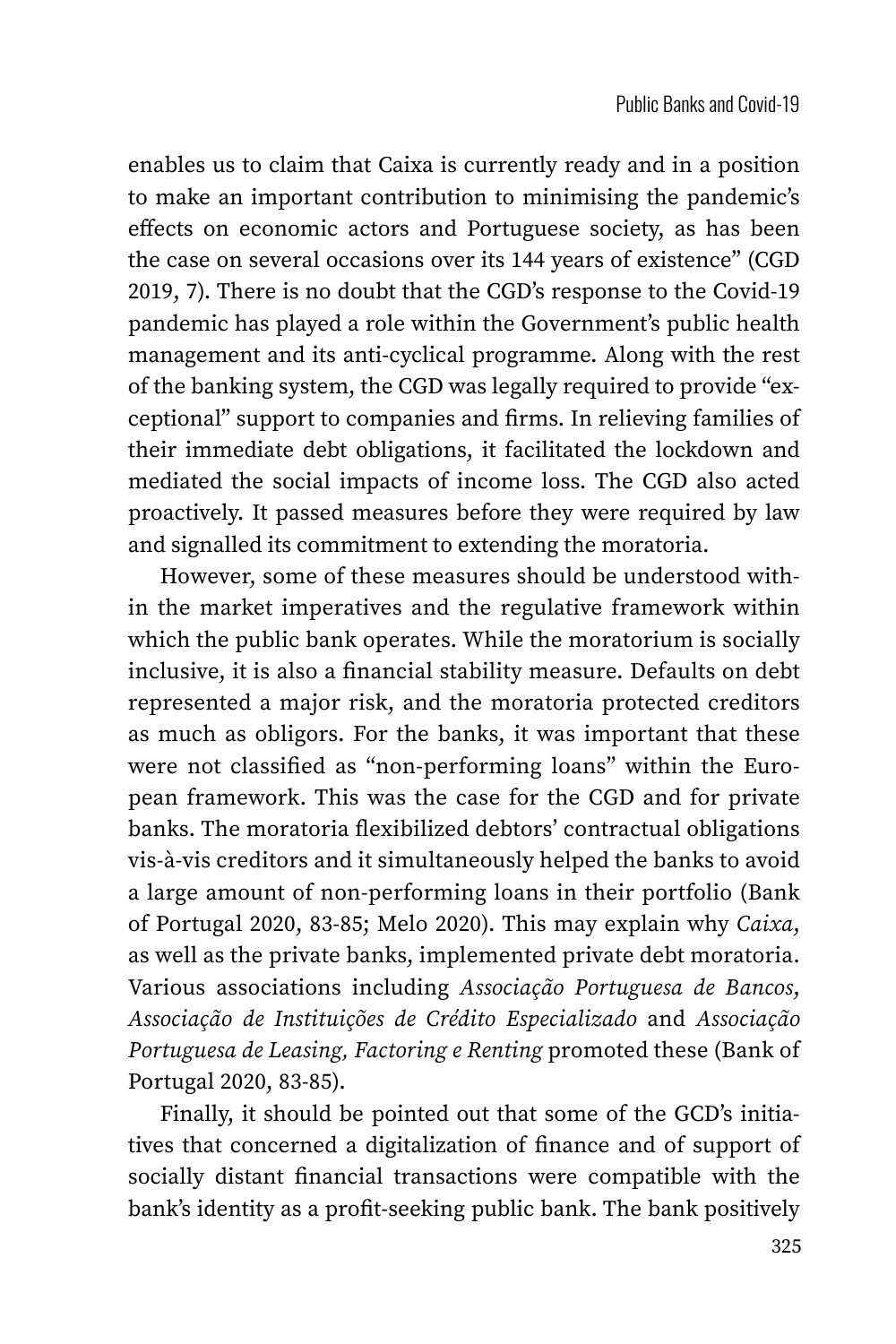evaluated its improved position in the market for digital customers. However, further research is required to examine how different the CGD's response was from that of the private banks.

#### **REFERENCES**

- Antão, P., Boucinha, M., Farinha, L., Lacerda, A., Leal, A.C., and Ribeiro, N. 2009. Financial integration, financial structures and the decisions of households and firms. In: Economics and Research Department, Banco de Portugal. *The Portuguese Economy in the Context of Economic, Financial and Monetary Integration*, pp. 415-538. Lisbon.
- Assembleia da República. 2009. *Comissão de Inquérito sobre a Situação que Levou à Nacionalização do BPN e sobre a Supervisão Bancária Inerente.* Relatório Final e Anexos. December 16, 2008- July 10, 2009. [http://www.](http://www.parlamento.pt/sites/COM/XLEG/CINBPNposRAR/Paginas/RelatoriosActividade.aspx) [parlamento.pt/sites/COM/XLEG/CINBPNposRAR/Paginas/Relatorios](http://www.parlamento.pt/sites/COM/XLEG/CINBPNposRAR/Paginas/RelatoriosActividade.aspx)-[Actividade.aspx](http://www.parlamento.pt/sites/COM/XLEG/CINBPNposRAR/Paginas/RelatoriosActividade.aspx) (accessed December 3, 2016).
- Assembleia da República. 2012. *Comissão Parlamentar de Inquérito ao Processo de Nacionalização, Gestão e Alienação do Banco Português de Negócios*, SA. Retrieved from email correspondence with Mortágua, M.
- Assembleia da República. 2012. *Comissão Parlamentar de Inquérito ao Processo de Nacionalização, Gestão e Alienação do Banco Português de Negócios*, SA. Retrieved from email correspondence with Mortágua, M.
- Ataíde, Â. 2020. "Portugal entra em recessão técnica. Economia tomba 16,5% no segundo trimestre." *Journal Económico*, July 31. [https://jor](https://jornaleconomico.sapo.pt/noticias/portugal-entra-em-recessao-tecnica-economia-portuguesa-tomba-165-no-segundo-trimestre-620371)[naleconomico.sapo.pt/noticias/portugal-entra-em-recessao-tecni](https://jornaleconomico.sapo.pt/noticias/portugal-entra-em-recessao-tecnica-economia-portuguesa-tomba-165-no-segundo-trimestre-620371)[ca-economia-portuguesa-tomba-165-no-segundo-trimestre-620371](https://jornaleconomico.sapo.pt/noticias/portugal-entra-em-recessao-tecnica-economia-portuguesa-tomba-165-no-segundo-trimestre-620371) (accessed November 4, 2020).
- Baer, W., and Nogueira-Leite, A. 2003. "The economy of Portugal within the European Union: 1990–2002". *The Quarterly Review of Economics and Finance*, 43(5).
- Bank of Portugal 2020a. COVID-19. Medidas de proteção dos créditos das famílias e das empresas foram prolongadas até 30 de setembro de 2021. Conheça aqui todas as alterações. [https://www.bportugal.pt/comunica-](https://www.bportugal.pt/comunicado/covid-19-medidas-de-protecao-dos-creditos-das-familias-e-das-empresas-foram-prolongadas)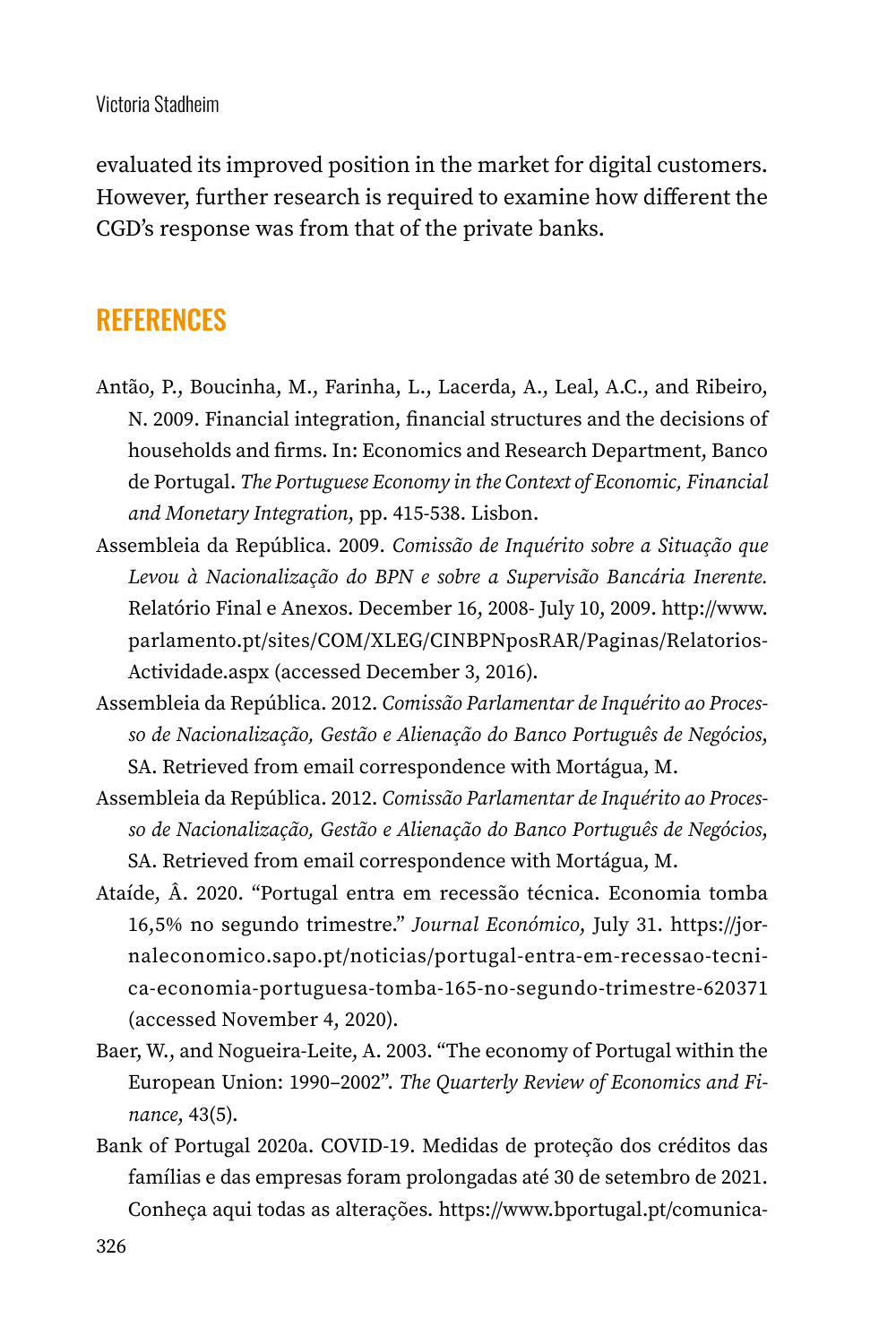[do/covid-19-medidas-de-protecao-dos-creditos-das-familias-e-das-em](https://www.bportugal.pt/comunicado/covid-19-medidas-de-protecao-dos-creditos-das-familias-e-das-empresas-foram-prolongadas)[presas-foram-prolongadas](https://www.bportugal.pt/comunicado/covid-19-medidas-de-protecao-dos-creditos-das-familias-e-das-empresas-foram-prolongadas) (accessed November 4, 2020).

- Bank of Portugal. 2020b. *Financial Stability Report. June 2020.* [https://www.](https://www.bportugal.pt/en/publications/banco-de-portugal/all/120) [bportugal.pt/en/publications/banco-de-portugal/all/120](https://www.bportugal.pt/en/publications/banco-de-portugal/all/120) (accessed November 4, 2020).
- Cabral, R. 2015. "Parvalorem: alguém sai bem na fotografia?" *Público.* 13 October. [http://blogues.publico.pt/tudomenoseconomia/2015/10/13/](http://blogues.publico.pt/tudomenoseconomia/2015/10/13/parvaloremalguem-sai-bem-na-fotografia/) [parvaloremalguem-sai-bem-na-fotografia/](http://blogues.publico.pt/tudomenoseconomia/2015/10/13/parvaloremalguem-sai-bem-na-fotografia/) (accessed October 15, 2015).
- Cardoso, F. P. 2016. "Privatizar CGD? 'Negociadores com a troika defenderam interesse nacional'." *Dinheiro Vivo*, July b28. [https://www.dinheiro](https://www.dinheirovivo.pt/empresas/privatizar-cgd-negociadores-com-a-troika-defenderam-interesse-nacional-12846968.html)[vivo.pt/empresas/privatizar-cgd-negociadores-com-a-troika-defend](https://www.dinheirovivo.pt/empresas/privatizar-cgd-negociadores-com-a-troika-defenderam-interesse-nacional-12846968.html)[eram-interesse-nacional-12846968.html](https://www.dinheirovivo.pt/empresas/privatizar-cgd-negociadores-com-a-troika-defenderam-interesse-nacional-12846968.html) (accessed November 4, 2020).
- Cavaleiro, D. 2019. "Quase trinta anos depois, Caixa Geral de Depósitos deixa de ter banco em Espanha." *Expresso*, 14 October. [https://expresso.pt/](https://expresso.pt/economia/2019-10-14-Quase-trinta-anos-depois-Caixa-Geral-de-Depositos-deixa-de-ter-banco-em-Espanha) [economia/2019-10-14-Quase-trinta-anos-depois-Caixa-Geral-de-Deposit](https://expresso.pt/economia/2019-10-14-Quase-trinta-anos-depois-Caixa-Geral-de-Depositos-deixa-de-ter-banco-em-Espanha)[os-deixa-de-ter-banco-em-Espanha](https://expresso.pt/economia/2019-10-14-Quase-trinta-anos-depois-Caixa-Geral-de-Depositos-deixa-de-ter-banco-em-Espanha) (accessed November 4, 2020).
- Cavaleiro, D. and Vicente, I. 2020. "Covid-19. Caixa Geral de Depósitos está com dificuldades em sair do Brasil." *Expresso*, 29 April. [https://expresso.](https://expresso.pt/economia/2020-04-29-Covid-19.-Caixa-Geral-de-Depositos-esta-com-dificuldades-em-sair-do-Brasil-1) [pt/economia/2020-04-29-Covid-19.-Caixa-Geral-de-Depositos-esta-com](https://expresso.pt/economia/2020-04-29-Covid-19.-Caixa-Geral-de-Depositos-esta-com-dificuldades-em-sair-do-Brasil-1)[dificuldades-em-sair-do-Brasil-1](https://expresso.pt/economia/2020-04-29-Covid-19.-Caixa-Geral-de-Depositos-esta-com-dificuldades-em-sair-do-Brasil-1) (accessed November 4, 2020).
- CGD, 2020a. Linha específica da Capitalizar 2018. 13 March. . [https://www.](https://www.cgd.pt/Institucional/Sala-de-Imprensa/2020/pages/linha-de-credito-capitalizar-covid-19.aspx) [cgd.pt/Institucional/Sala-de-Imprensa/2020/pages/linha-de-credito](https://www.cgd.pt/Institucional/Sala-de-Imprensa/2020/pages/linha-de-credito-capitalizar-covid-19.aspx)[capitalizar-covid-19.aspx](https://www.cgd.pt/Institucional/Sala-de-Imprensa/2020/pages/linha-de-credito-capitalizar-covid-19.aspx) (accessed November 4, 2020).
- CGD. 2020b. CGD adota conjunto de medidas para fazer face ao impacto da COVID-19 nas empresas e particulares. 19 March. [https://www.cgd.pt/](https://www.cgd.pt/Institucional/Sala-de-Imprensa/2020/pages/medidas-cgd-covid-19.aspx) [Institucional/Sala-de-Imprensa/2020/pages/medidas-cgd-covid-19.aspx](https://www.cgd.pt/Institucional/Sala-de-Imprensa/2020/pages/medidas-cgd-covid-19.aspx) (accessed November 4, 2020).
- CGD. 2020c. Linha de Apoio à Economia Covid-19. [https://www.cgd.pt/Em](https://www.cgd.pt/Empresas/Em-Campanha/Pages/Micro-Pequenas-Empresas-Covid-19.aspx)[presas/Em-Campanha/Pages/Micro-Pequenas-Empresas-Covid-19.aspx](https://www.cgd.pt/Empresas/Em-Campanha/Pages/Micro-Pequenas-Empresas-Covid-19.aspx) (accessed November 4, 2020).
- CGD. 2020d. Linha de Apoio ao Setor Social COVID-19. [https://www.cgd.pt/](https://www.cgd.pt/Empresas/Investimento-Capitalizacao/Pages/Linha-Apoio-Setor-Social-COVID.aspx) [Empresas/Investimento-Capitalizacao/Pages/Linha-Apoio-Setor-Social-](https://www.cgd.pt/Empresas/Investimento-Capitalizacao/Pages/Linha-Apoio-Setor-Social-COVID.aspx)[COVID.aspx](https://www.cgd.pt/Empresas/Investimento-Capitalizacao/Pages/Linha-Apoio-Setor-Social-COVID.aspx) (accessed November 4, 2020).
- CGD. 2020e. Consolidated results. 1st Half 2020. Press release. [https://www.](https://www.cgd.pt/English/Investor-Relations/Financial-Information/CGD/2020/Documents/Press-Release-EN-2Q-2020.pdf)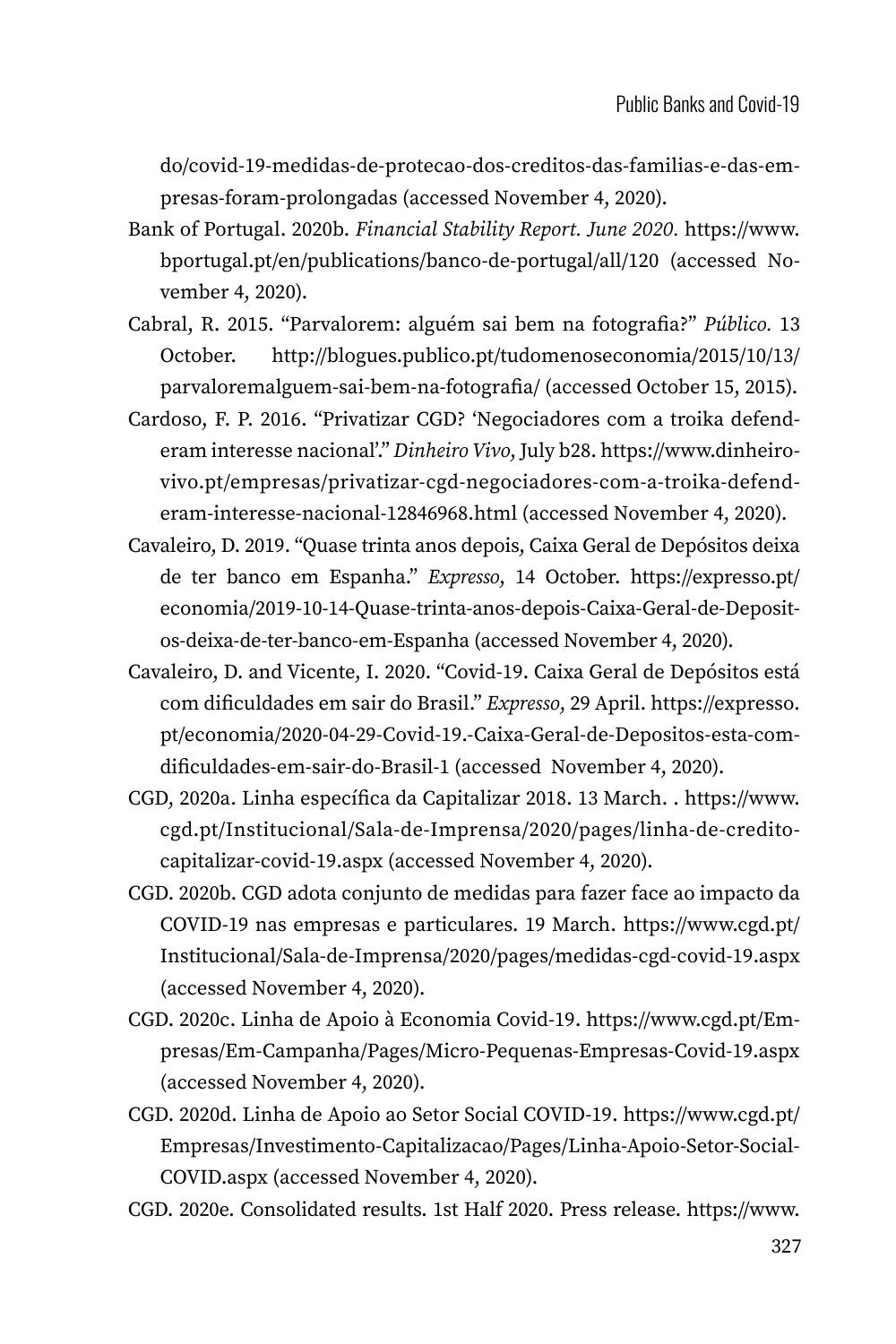[cgd.pt/English/Investor-Relations/Financial-Information/CGD/2020/Doc](https://www.cgd.pt/English/Investor-Relations/Financial-Information/CGD/2020/Documents/Press-Release-EN-2Q-2020.pdf)[uments/Press-Release-EN-2Q-2020.pdf](https://www.cgd.pt/English/Investor-Relations/Financial-Information/CGD/2020/Documents/Press-Release-EN-2Q-2020.pdf) (accessed November 4, 2020).

- CGD. 2020f. Moratória CGD ao abrigo do Protocolo celebrado no âmbito da APB (Associação Portuguesa de Bancos), de 15 de abril. [https://www.](https://www.cgd.pt/Particulares/Pages/Medida-credito-particulares.aspx) [cgd.pt/Particulares/Pages/Medida-credito-particulares.aspx](https://www.cgd.pt/Particulares/Pages/Medida-credito-particulares.aspx) (accessed November 4, 2020).
- CGD. 2019. *Annual Report 2019.* [https://www.cgd.pt/English/Investor-Re](https://www.cgd.pt/English/Investor-Relations/Financial-Information/CGD/2019/Documents/Annual-Report-CGD-2019.pdf)[lations/Financial-Information/CGD/2019/Documents/Annual-Re](https://www.cgd.pt/English/Investor-Relations/Financial-Information/CGD/2019/Documents/Annual-Report-CGD-2019.pdf)[port-CGD-2019.pdf](https://www.cgd.pt/English/Investor-Relations/Financial-Information/CGD/2019/Documents/Annual-Report-CGD-2019.pdf) (accessed November 4, 2020).
- CGD. [https://www.cgd.pt/Institucional/Patrimonio-Historico-CGD/Histo](https://www.cgd.pt/Institucional/Patrimonio-Historico-CGD/Historia/Pages/Historia-CGD.aspx)[ria/Pages/Historia-CGD.aspx](https://www.cgd.pt/Institucional/Patrimonio-Historico-CGD/Historia/Pages/Historia-CGD.aspx) (accessed November 4, 2020).
- Chilcote, R. 2010. *The Portuguese Revolution. State and Class in the Transition to Democracy.* Plymouth: Rowman & Littlefield.
- Costa, J., Fazenda, L., Honório, C., Louçã, F., and Rosas, F. 2010. *Os Donos de Portugal. Cem Anos de Poder Económico (1910-2010).* Porto: Edições Afrontamento.
- DBRS. 2020. Caixa Geral de Depósitos, S.A. Rating Report, 16 July. [https://](https://www.dbrsmorningstar.com/research/364109/caixa-geral-de-depositos-sa-rating-report) [www.dbrsmorningstar.com/research/364109/caixa-geral-de-deposit](https://www.dbrsmorningstar.com/research/364109/caixa-geral-de-depositos-sa-rating-report)[os-sa-rating-report](https://www.dbrsmorningstar.com/research/364109/caixa-geral-de-depositos-sa-rating-report) (accessed November 4, 2020).
- Diário da República 2020. Lei n.º 7/2020. [https://dre.pt/web/guest/pesqui](https://dre.pt/web/guest/pesquisa/-/search/131338917/details/maximized)[sa/-/search/131338917/details/maximized](https://dre.pt/web/guest/pesquisa/-/search/131338917/details/maximized) (accessed November 4, 2020).
- Direção-Geral da Saúde. 2020. Portugal entra em estado de calamidade. [https://covid19.min-saude.pt/portugal-entra-em-estado-de-calami](https://covid19.min-saude.pt/portugal-entra-em-estado-de-calamidade/)[dade/](https://covid19.min-saude.pt/portugal-entra-em-estado-de-calamidade/) (accessed November 4, 2020).
- European Commission. 2020. 2.16 Portugal. [https://ec.europa.eu/econo](https://ec.europa.eu/economy_finance/forecasts/2020/summer/ecfin_forecast_summer_2020_pt_en.pdf)[my\\_finance/forecasts/2020/summer/ecfin\\_forecast\\_summer\\_2020\\_pt\\_](https://ec.europa.eu/economy_finance/forecasts/2020/summer/ecfin_forecast_summer_2020_pt_en.pdf) [en.pdf](https://ec.europa.eu/economy_finance/forecasts/2020/summer/ecfin_forecast_summer_2020_pt_en.pdf) (accessed November 4, 2020).
- European Commission. 2020. Portugal. [https://ec.europa.eu/economy\\_fi](https://ec.europa.eu/economy_finance/forecasts/2020/summer/ecfin_forecast_summer_2020_pt_en.pdf)[nance/forecasts/2020/summer/ecfin\\_forecast\\_summer\\_2020\\_pt\\_en.pdf](https://ec.europa.eu/economy_finance/forecasts/2020/summer/ecfin_forecast_summer_2020_pt_en.pdf) (accessed November 4, 2020).
- Fernandes, S. 2019. CGD encaixa 215 milhões com venda de banco na África do Sul. *Dinheiro Vivo*, 7 November. [https://www.dinheirovivo.pt/](https://www.dinheirovivo.pt/empresas/cgd-encaixa-215-milhoes-com-venda-de-banco-na-africa-do-sul-12775864.html) [empresas/cgd-encaixa-215-milhoes-com-venda-de-banco-na-africa-do](https://www.dinheirovivo.pt/empresas/cgd-encaixa-215-milhoes-com-venda-de-banco-na-africa-do-sul-12775864.html)[sul-12775864.html](https://www.dinheirovivo.pt/empresas/cgd-encaixa-215-milhoes-com-venda-de-banco-na-africa-do-sul-12775864.html) (accessed November 4, 2020).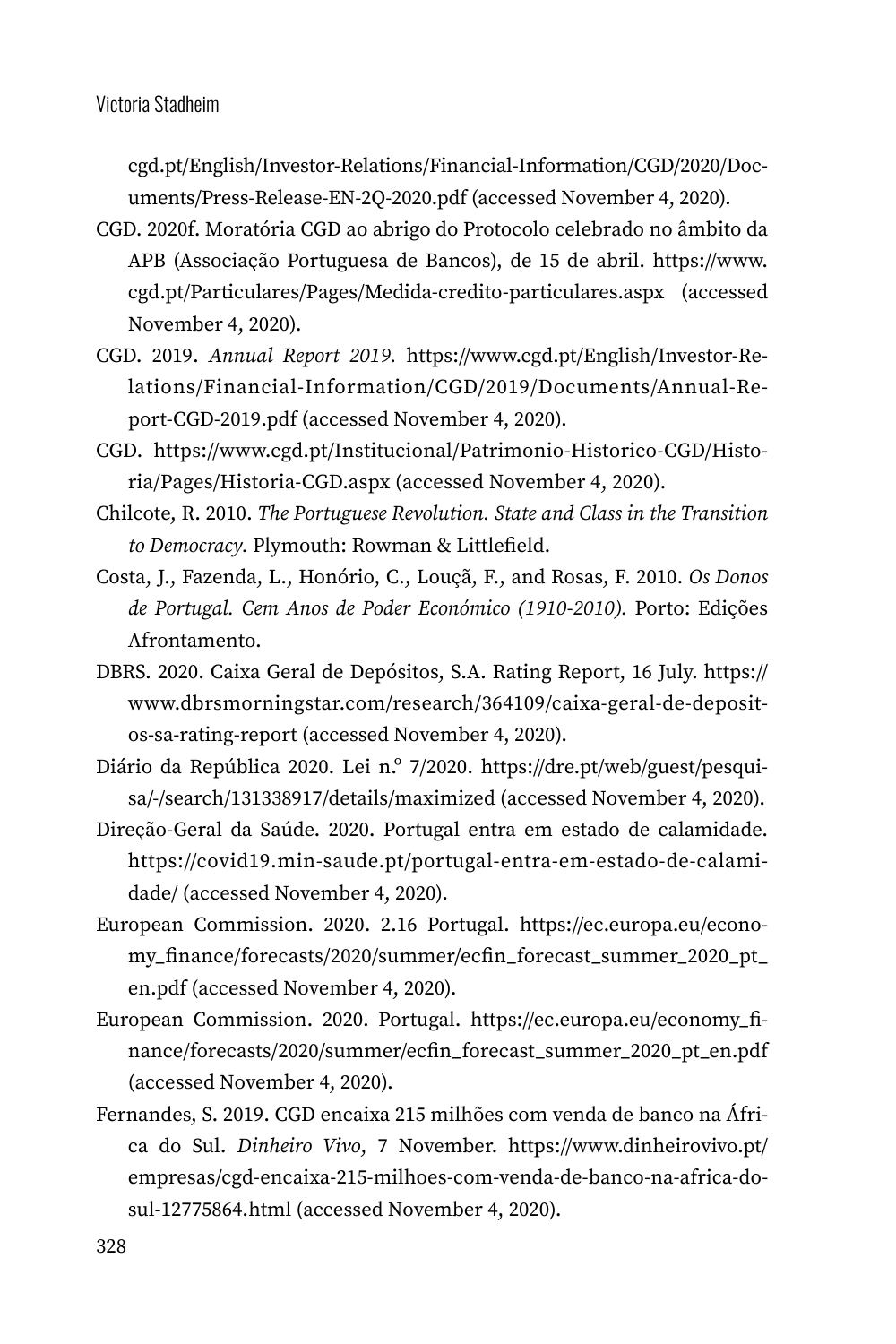- Ferreira da Silva, Á. Amaral, L., and Neves, P. 2015. "Business Groups in the Estado Novo period (1930-1974): Family, Power and Structural Change". *Business History*, 58(1):49-68.
- Ferreira da Silva, Á. Amaral, L., and Neves, P. 2015. "Business Groups in the Estado Novo period (1930-1974): Family, Power and Structural Change". *Business History*, 58(1):49-68.
- Governo de Portugal. 2020. Regime excecional para as situações de mora no pagamento da renda devida nos termos de contratos de arrendamento urbano habitacional e não habitacional, no âmbito da pandemia COVID-19 e Apoio do IHRU ao pagamento das rendas ao abrigo do regime excecional FAQ's. [https://www.portugal.gov.pt/download-ficheiros/](https://www.portugal.gov.pt/download-ficheiros/ficheiro.aspx?v=%3d%3dBAAAAB%2bLCAAAAAAABACzNDcyAwDKWomvBAAAAA%3d%3d) [ficheiro.aspx?v=%3d%3dBAAAAB%2bLCAAAAAAABACzNDcyAwDK](https://www.portugal.gov.pt/download-ficheiros/ficheiro.aspx?v=%3d%3dBAAAAB%2bLCAAAAAAABACzNDcyAwDKWomvBAAAAA%3d%3d)-[WomvBAAAAA%3d%3d](https://www.portugal.gov.pt/download-ficheiros/ficheiro.aspx?v=%3d%3dBAAAAB%2bLCAAAAAAABACzNDcyAwDKWomvBAAAAA%3d%3d) (accessed November 4, 2020).
- ILO. 2020. *ILO monitor: COVID-19 and the world of work. Third Edition.* 29 April. [https://www.ilo.org/wcmsp5/groups/public/---dgreports/---dcomm/docu](https://www.ilo.org/wcmsp5/groups/public/---dgreports/---dcomm/documents/briefingnote/wcms_743146.pdf)[ments/briefingnote/wcms\\_743146.pdf](https://www.ilo.org/wcmsp5/groups/public/---dgreports/---dcomm/documents/briefingnote/wcms_743146.pdf) (accessed November 4, 2020).
- IMF. 2011. *Letter of Intent, Memorandum of Economic and Financial Policies and Technical Memorandum of Understanding.* 17 May. [https://www.imf.](https://www.imf.org/external/np/loi/2011/prt/051711.pdf) [org/external/np/loi/2011/prt/051711.pdf](https://www.imf.org/external/np/loi/2011/prt/051711.pdf) (accessed December 20, 2016).
- Instituto Nacional de Estatística. 2020a. Fast and Exceptional Enterprise Survey – COVID-19 Week from 13 to 17 April 2020. Instituto Nacional de Estatística and Banco de Portugal Press release, 21 April. [https://www.](https://www.bportugal.pt/sites/default/files/anexos/documentos-relacionados/iree_20200421_en.pdf) [bportugal.pt/sites/default/files/anexos/documentos-relacionados/](https://www.bportugal.pt/sites/default/files/anexos/documentos-relacionados/iree_20200421_en.pdf) [iree\\_20200421\\_en.pdf](https://www.bportugal.pt/sites/default/files/anexos/documentos-relacionados/iree_20200421_en.pdf) (accessed November 4, 2020).
- Instituto Nacional de Estatística. 2020b. Tourist activity almost stopped in May 2020. Press release, 15 July. [https://www.ine.pt/xpor](https://www.ine.pt/xportal/xmain?xpid=INE&xpgid=ine_destaques&DESTAQUESdest_boui=415253070&DESTAQUESmodo=2)[tal/xmain?xpid=INE&xpgid=ine\\_destaques&DESTAQUESdest\\_](https://www.ine.pt/xportal/xmain?xpid=INE&xpgid=ine_destaques&DESTAQUESdest_boui=415253070&DESTAQUESmodo=2) [boui=415253070&DESTAQUESmodo=2](https://www.ine.pt/xportal/xmain?xpid=INE&xpgid=ine_destaques&DESTAQUESdest_boui=415253070&DESTAQUESmodo=2) (accessed November 4, 2020).
- Jones, S. 2020. Swift action kept Portugal's coronavirus crisis in check, says minister. *The Guardian*, 19 April. [https://www.theguardian.](https://www.theguardian.com/world/2020/apr/19/swift-action-kept-portugals-coronavirus-crisis-in-check-says-minister) [com/world/2020/apr/19/swift-action-kept-portugals-coronavirus-cri](https://www.theguardian.com/world/2020/apr/19/swift-action-kept-portugals-coronavirus-crisis-in-check-says-minister)[sis-in-check-says-minister](https://www.theguardian.com/world/2020/apr/19/swift-action-kept-portugals-coronavirus-crisis-in-check-says-minister) (accessed November 4, 2020).
- Lains, P. 1998. "Causas do colonialismo português em África, 1822-1975". *Análise Social*, 33(2/3):463-496.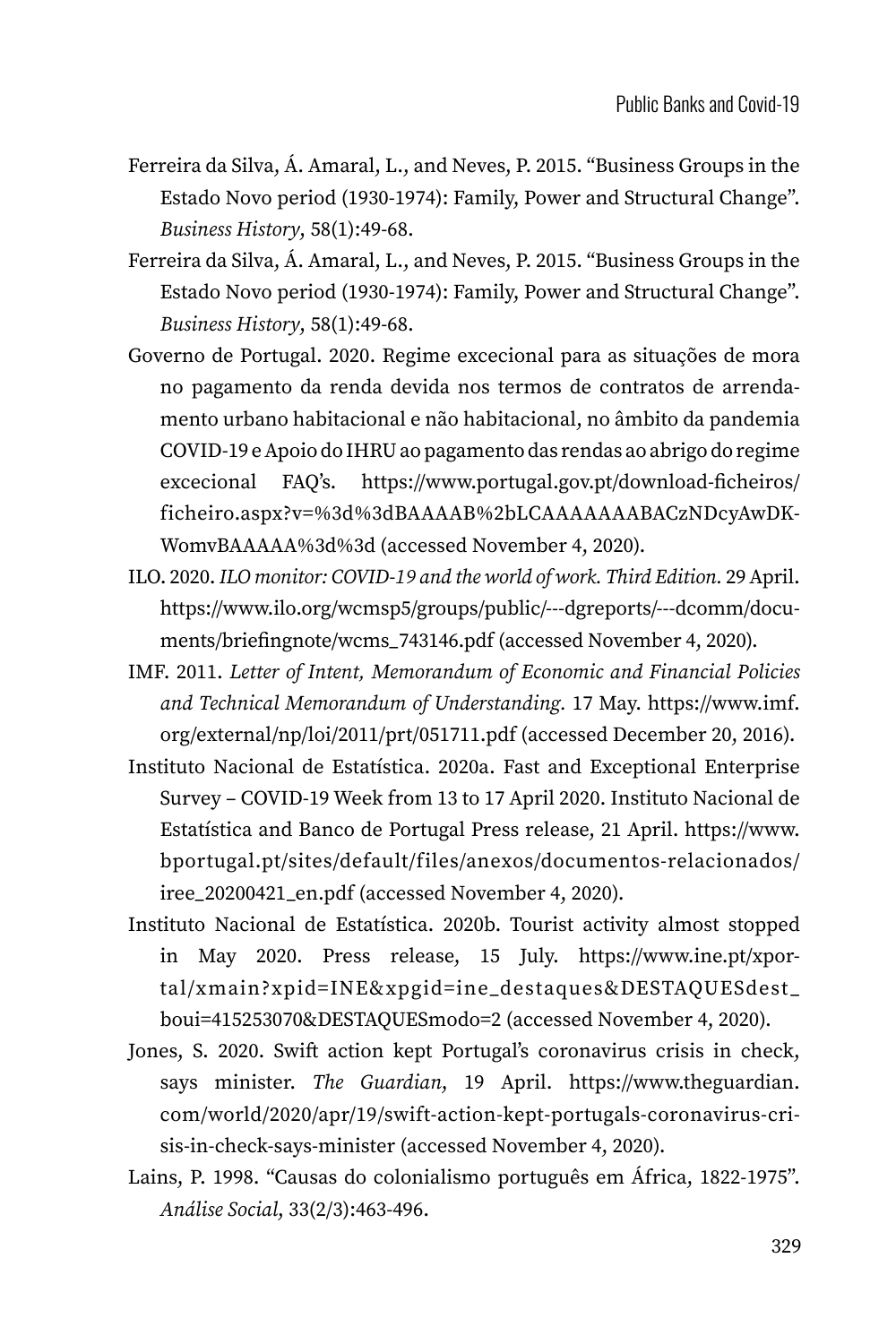- Lima, P. 2010. "Banco de Portugal decreta fim do BPP." *Expresso.* April 16. [https://web.archive.org/web/20100421011040/http:](https://web.archive.org/web/20100421011040/http)/[/aeiou.expresso.](http://aeiou.expresso.pt/banco-deportugal-decreta-fim-do-bpp=f576935) [pt/banco-deportugal-decreta-fim-do-bpp=f576935](http://aeiou.expresso.pt/banco-deportugal-decreta-fim-do-bpp=f576935) (accessed December 15, 2016).
- Luna-Martínez, J. and Vicente, C. L. 2012. *Global Survey of Development Banks.* The World Bank. Policy Research Paper 5969.
- Mamede, R. P., Pereira, M. and Simões, A. 2020. *Portugal: Rapid assessment of the impact of COVID-19 on the economy and labour market.* International Labour Organization: Geneva. [https://www.ilo.org/emppolicy/pubs/](https://www.ilo.org/emppolicy/pubs/WCMS_749191/lang--en/index.htm) [WCMS\\_749191/lang--en/index.htm](https://www.ilo.org/emppolicy/pubs/WCMS_749191/lang--en/index.htm) (accessed October 15, 2020).
- Mamede, R. P., Pereira, M., and Simões, A. 2020. "Portugal: Rapid assessment of the impact of COVID-19 on the economy and labour market". International Labour Organization, June 2020. [https://www.ilo.org/](https://www.ilo.org/emppolicy/pubs/WCMS_749191/lang--en/index.htm) [emppolicy/pubs/WCMS\\_749191/lang--en/index.htm](https://www.ilo.org/emppolicy/pubs/WCMS_749191/lang--en/index.htm) (accessed November 4, 2020).
- Melo, C. 2020. Vem aí uma moratória no crédito da casa. Com Sócrates a adesão foi fraca. *Sapo*, 19 March. [https://eco.sapo.pt/2020/03/19/vem](https://eco.sapo.pt/2020/03/19/vem-ai-uma-moratoria-no-credito-da-casa-com-socrates-a-adesao-foi-fraca/)[ai-uma-moratoria-no-credito-da-casa-com-socrates-a-adesao-foi-fraca/](https://eco.sapo.pt/2020/03/19/vem-ai-uma-moratoria-no-credito-da-casa-com-socrates-a-adesao-foi-fraca/) (accessed November 4, 2020).
- Minho. 2020. "Caixa Geral de Depósitos disponível para prolongar moratórias de crédito." *O Minho*, 22 April. [https://ominho.pt/caixa-ger](https://ominho.pt/caixa-geral-de-depositos-disponivel-para-prolongar-moratorias-de-credito/)[al-de-depositos-disponivel-para-prolongar-moratorias-de-credito/](https://ominho.pt/caixa-geral-de-depositos-disponivel-para-prolongar-moratorias-de-credito/) (accessed November 4, 2020).
- Minho. 2020. Caixa Geral de Depósitos disponível para prolongar moratórias de crédito. *O Minho*, 22 April. [https://ominho.pt/caixa-ger](https://ominho.pt/caixa-geral-de-depositos-disponivel-para-prolongar-moratorias-de-credito/)[al-de-depositos-disponivel-para-prolongar-moratorias-de-credito/](https://ominho.pt/caixa-geral-de-depositos-disponivel-para-prolongar-moratorias-de-credito/) (accessed November 4, 2020).
- Mortágua, M. 2015. Member of Parliament, *Bloco de Ezquerda.* Interview, Lisbon, 22. June.
- Mortágua, M., and Costa, J. 2015. Privataria. *Quem ganha e quem perde com as privatizações em Portugal.* Lisbon: Bertrand Editora.
- Moura e Silva, M. 2013. "Antitrust in Distress: Causes and Consequences of the Financial Crisis". T*he Competition Law Review*, 9(2).
- Noronha, R. 2013. "'The Most Revolutionary Law Ever Approved': Social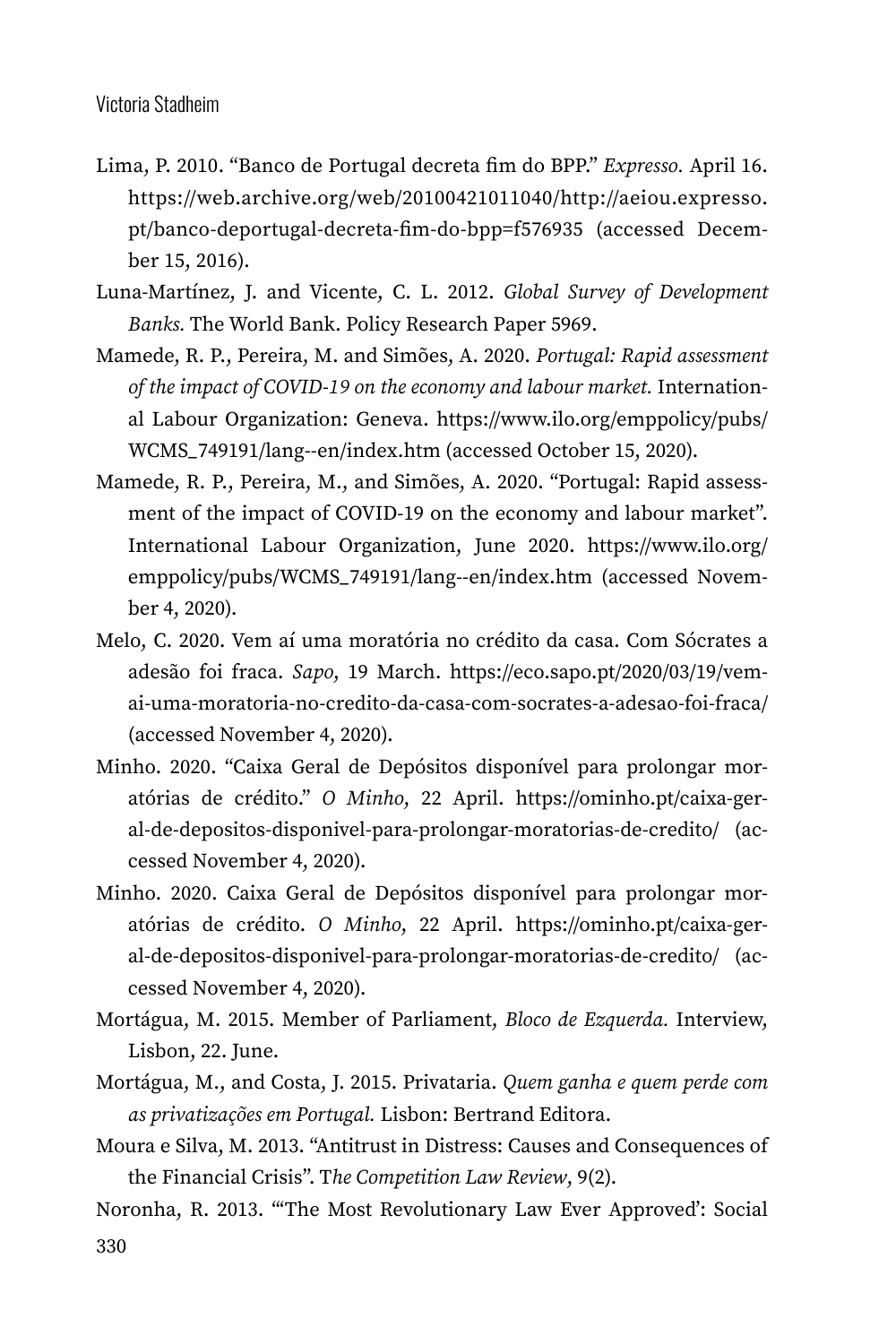Conflict and State Economic Intervention during the Portuguese Revolution (1974-1975)." In: L. Trindade (ed.) *The Making of Modern Portugal.* Newcastle upon Tyne: Cambridge Scholars Publishing.

- OECD. 2020. OECD *Economic Outlook*, 2020(1). Paris: OECD Publishing. [https://www.oecd-ilibrary.org/economics/oecd-economic-outlook/vol](https://www.oecd-ilibrary.org/economics/oecd-economic-outlook/volume-2020/issue-1_0d1d1e2e-en)[ume-2020/issue-1\\_0d1d1e2e-en](https://www.oecd-ilibrary.org/economics/oecd-economic-outlook/volume-2020/issue-1_0d1d1e2e-en) (accessed November 4, 2020).
- Peixoto, V. R., Vieira, A., Aguilar, P., Carvalho, C., Thomas, D. and Abrantes, A. 2020. "Rapid assessment of the impact of 'lockdown' on the COVID-19 epidemic in Portugal". *Medrxiv.* [https://www.medrxiv.org/content/10.11](https://www.medrxiv.org/content/10.1101/2020.05.26.20098244v1) [01/2020.05.26.20098244v1](https://www.medrxiv.org/content/10.1101/2020.05.26.20098244v1) (accessed November 4, 2020).
- Pinho, P. 1997. "The Impact of the Single Market Programme and the Preparations for EMU in Portuguese Banking". *Economics Faculty, Universidade Nova de Lisboa*, Working Paper No. 312.
- Presidência. 2020. Mensagem do Presidente da República ao País sobre a declaração do estado de emergencia. Lisbon, 18 March. [http://www.](http://www.presidencia.pt/?idc=22&idi=176060) [presidencia.pt/?idc=22&idi=176060](http://www.presidencia.pt/?idc=22&idi=176060) (accessed November 4, 2020).
- Reis, J. 1997. "A Caixa Geral de Depósitos como instrumento de política económica: o período entre as duas guerras". *Análise Social*, 32(141): 255-277.
- Relvas, J. 2020. "CGD está a vender banco em Cabo Verde que deu lucros recorde em 2019." *Expresso,* 22 June. [https://expresso.pt/economia/2020-](https://expresso.pt/economia/2020-06-22-CGD-esta-a-vender-banco-em-Cabo-Verde-que-deu-lucros-recorde-em-2019) [06-22-CGD-esta-a-vender-banco-em-Cabo-Verde-que-deu-lucros-re](https://expresso.pt/economia/2020-06-22-CGD-esta-a-vender-banco-em-Cabo-Verde-que-deu-lucros-recorde-em-2019)[corde-em-2019](https://expresso.pt/economia/2020-06-22-CGD-esta-a-vender-banco-em-Cabo-Verde-que-deu-lucros-recorde-em-2019) (accessed November 4, 2020).
- Ribeiro, L. R. 2019. Recessão alemã vai doer mais a norte de Portugal e no setor automóvil. *Diário de Notícias*, 26 August. [https://www.dn.pt/edicao](https://www.dn.pt/edicao-do-dia/20-ago-2019/recessao-alema-vai-doer-mais-a-norte-de-portugal-e-no-setor-automovel-11221489.html)[do-dia/20-ago-2019/recessao-alema-vai-doer-mais-a-norte-de-portugal-e](https://www.dn.pt/edicao-do-dia/20-ago-2019/recessao-alema-vai-doer-mais-a-norte-de-portugal-e-no-setor-automovel-11221489.html)[no-setor-automovel-11221489.html](https://www.dn.pt/edicao-do-dia/20-ago-2019/recessao-alema-vai-doer-mais-a-norte-de-portugal-e-no-setor-automovel-11221489.html) (accessed November 4, 2020).
- Rodrigues, J., and Reis, J. 2012. "The Asymmetries of European Integration and the Crisis of Capitalism in Portugal." *Competition and Change*, 16(3).
- Rosa, E. 2014. *Grupos Económicos e o Desenvolvimento em Portugal no contexto da globalização.* Lisbon: Página a Página.
- Sapo. 2020. Covid-19: CGD aprovou mais de 48 mil moratórias no valor de quase 7 mil ME. 31 July. [https://visao.sapo.pt/atualidade/econo](https://visao.sapo.pt/atualidade/economia/2020-07-31-covid-19-cgd-aprovou-mais-de-48-mil-moratorias-no-valor-de-quase-7-mil-me/)[mia/2020-07-31-covid-19-cgd-aprovou-mais-de-48-mil-moratorias-no-](https://visao.sapo.pt/atualidade/economia/2020-07-31-covid-19-cgd-aprovou-mais-de-48-mil-moratorias-no-valor-de-quase-7-mil-me/)